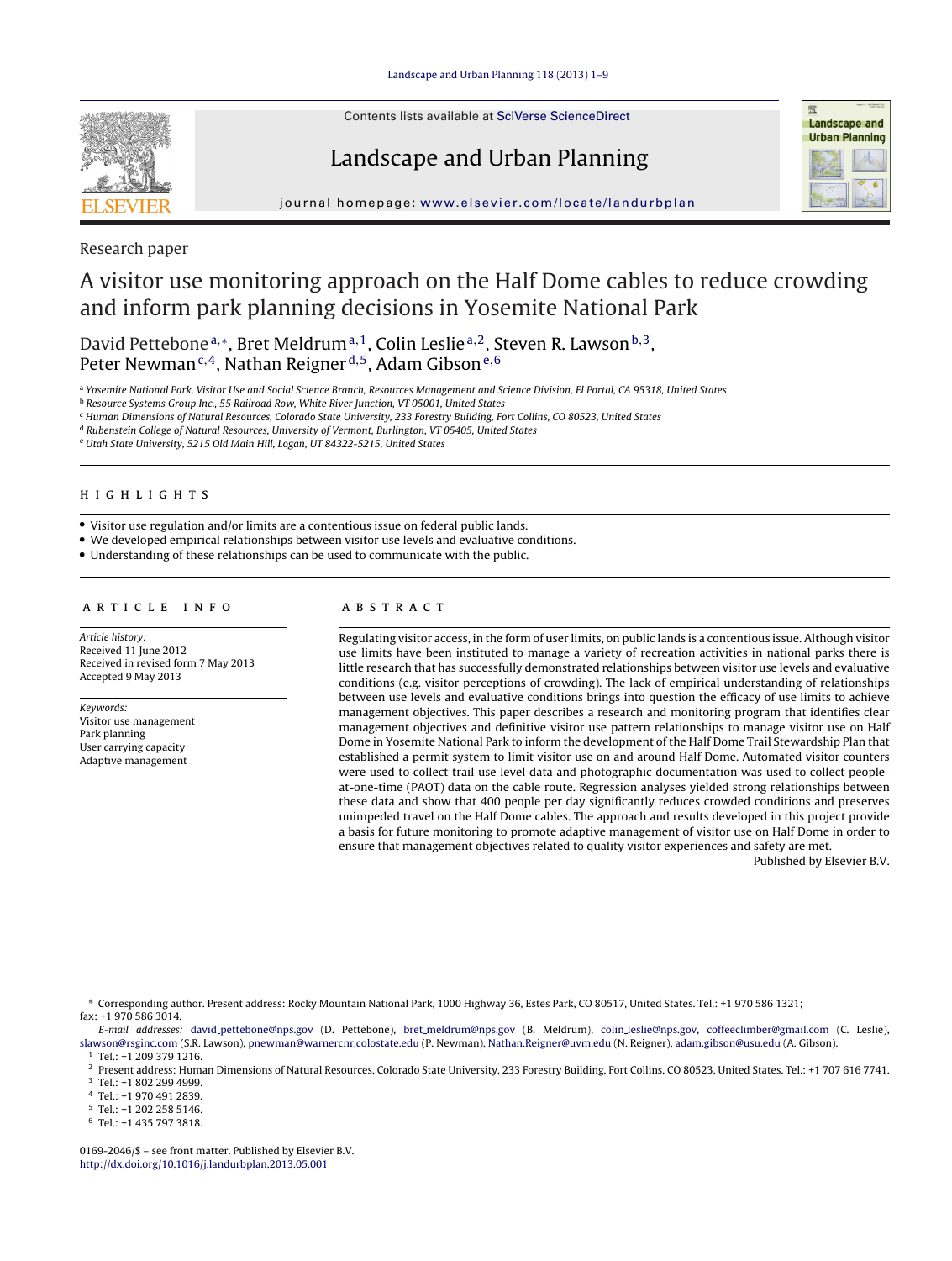# **1. Introduction**

Regulating visitor access, in the form of user limits, on public lands is a contentious issue. Controversy over limiting visitor use on public lands stems largely from the public's desire for access, concerns about the equitability of permitting systems, unclear rationale's about the need for use limits, and questions about the efficacy of use limits to actually achieve management goals ([Arnberger](#page-7-0) [&](#page-7-0) [Haider,](#page-7-0) [2007;](#page-7-0) [Beunen,](#page-7-0) [Regnerus,](#page-7-0) [&](#page-7-0) [Jaarsma,](#page-7-0) [2008;](#page-7-0) [McCool,](#page-7-0) [2001;](#page-7-0) [Hall,](#page-7-0) [2001;](#page-7-0) [Hall](#page-7-0) [&](#page-7-0) [Cole,](#page-7-0) [2000\).](#page-7-0) Despite the contentiousness of this issue park administrators sometimes need to consider visitor use limitations as a means to manage visitor use in order to protect resources, preserve the quality of visitors' experience, and/or to fulfill legal mandates ([Arnberger](#page-7-0) [&](#page-7-0) [Haider,](#page-7-0) [2007;](#page-7-0) [Haas,](#page-7-0) [2003;](#page-7-0) [McCool](#page-7-0) [&](#page-7-0) [Stankey,](#page-7-0) [2001\).](#page-7-0)

Land managers who are considering visitor use limits require research to understand the implications and efficacies of use limits to achieve management goals. Previous research has attempted to understand how evaluative measures, such as visitor perceptions of crowding, are affected by different levels of visitor use (e.g. trail use counts) using statistical modeling with use levels as an independent variable and visitor perceptions of crowding as a dependent variable. A review of 25 studies of this nature reveals generally weak statistical relationships between these variables [\(Manning,](#page-7-0) [2011\).](#page-7-0) Studies that have yielded stronger statistical relationships between these variables find that use levels are among a variety of variables that affect visitor perceptions of crowding including visitors' expectations and feelings [\(Hammit,](#page-7-0) [McDonald,](#page-7-0) [&](#page-7-0) [Noe](#page-7-0) [1984;](#page-7-0) [Heberlein](#page-7-0) [&](#page-7-0) [Vaske](#page-7-0) [1977\),](#page-7-0) situational variables ([Arnberger](#page-7-0) [&](#page-7-0) [Haider](#page-7-0) [2007;](#page-7-0) [Tarrant](#page-7-0) [&](#page-7-0) [English,](#page-7-0) [1996\),](#page-7-0) and temporal aspects of a visit ([Arnberger](#page-7-0) [&](#page-7-0) [Haider](#page-7-0) [2007;](#page-7-0) [Tarrant](#page-7-0) [&](#page-7-0) [English,](#page-7-0) [1996\).](#page-7-0) The lack of empirical evidence to describe the relationship between use levels and evaluative variables, such as crowding, is a vexing problem for park managers because managers who desire to improve park visitors' experience by addressing crowded conditions have unclear guidance to achieve this goal ([Tarrant](#page-8-0) [&](#page-8-0) [English,](#page-8-0) [1996\).](#page-8-0)

Understanding the efficacy of use limits to achieve management objectives is important because use limits can be an important tool to manage user capacity. User capacity is generally defined as the type and amount of visitor use that is compatible with the management prescriptions for an area [\(Whitaker,](#page-8-0) [Shelby,](#page-8-0) [Manning,](#page-8-0) [Cole,](#page-8-0) [&](#page-8-0) [Haas,](#page-8-0) [2011\).](#page-8-0) Park planners tasked to determine user capacities need relevant and reliable information from which to consider the opportunities and constraints as well as the implications of various levels of visitor use. In particular, identifying salient variables that park managers can control is necessary to determine if management actions, such as use limits, will successfully achieve user capacity goals. However, it is rare that park managers have the data or tools to link these types of data ([Tarrant](#page-8-0) [&](#page-8-0) [English,](#page-8-0) [1996\).](#page-8-0)

The failure to define relationships between use levels and impacts can undermine support for use limitations from park administrators and also complicates communication to the public about the need for use limits ([McCool,](#page-7-0) [2001\).](#page-7-0) Fundamentally, the lack of empirical support about relationships between use levels and impacts leads to questions about the efficacy of use limits to actually achieve management objectives. Little work has been published that evaluates the effectiveness of use limits to meet visitor experience quality goals sought out in parks and protected areas [\(Manning,](#page-7-0) [2011;](#page-7-0) [McCool,](#page-7-0) [2001\).](#page-7-0) This lack of evaluation adds to the controversial nature of use limits and hampers the ability for park managers to learn from previous research and planning efforts related to user capacity [\(McCool,](#page-7-0) [2001;](#page-7-0) [Freimund](#page-7-0) [&](#page-7-0) [Cole,](#page-7-0) [2001\).](#page-7-0)

Here we describe a research and monitoring program that identifies clear management objectives and variables that park managers can control (i.e. daily trail use counts and people-atone-time (PAOT)) to manage visitor use on Half Dome in Yosemite

National Park (YNP). The approach described in this paper does not attempt to understand how visitor perceptions of evaluative variables, such as crowding, are affected by levels of visitor use (e.g. trail use counts). Rather, the goal of this approach is to operationalize a visitor use management program to maintain prescribed experiential conditions by understanding how user density (i.e. PAOT) is related to daily use levels (i.e. daily trail use counts). Specifically, this study examines how proxy variables of evaluative variables (e.g. PAOT) are related to variables that park managers can control (e.g. trail use levels) in order to provide park managers information needed to develop management strategies to maintain desired travel and social conditions on the Half Dome cable route.

This work provided YNP administrators strong empirical support needed to understand and weigh the implications of alternative management actions related to regulating visitor use during the development of the Half Dome Trail Stewardship Plan ([NPS,](#page-7-0) [2012\)](#page-7-0) that established a permit system to limit visitor use on and around Half Dome. Understanding relationships between daily use levels and user density and how evaluative data, such as visitor perceptions of crowding and unimpeded travel along the cable route, are related provided decision makers insights about potential management actions as well as a clear rationale to communicate with the public. Moreover, empirical understanding of relationships between visitor use levels and evaluative data are a strong base to monitor progress toward operationalizing management objectives and achieving acceptable experiential conditions, key components of adaptive management planning frameworks ([Manning,](#page-7-0) [2011;](#page-7-0) [NPS,](#page-7-0) [1997\).](#page-7-0)

# **2. Background**

YNP is centrally located in the Sierra Nevada mountain range in California, United States of America (USA) and protects 285,151 ha of rugged mountain terrain. YNP has some of the most spectacular scenery in the NPS and views of glacier carved valleys can be seen from many locations throughout the park. People from around the world come to experience YNP and visitation reached approximately 4 million visitors in 2010 [\(NPS,](#page-7-0) [2010\).](#page-7-0) Half Dome is one of the most popular attraction sites in the park and in recent years upwards of 60,000 visitors attempt to summit this scenic peak annually.

The two-mile Half Dome trail which leads to the Half Dome cables is typically accessed via the Vernal Fall/Mist Trail and the other trails within the Nevada Fall Corridor, totaling to an approximately 16-mile round trip hike ([Fig.](#page-2-0) 1). The cable route can also be accessed as a minor detour off the popular John Muir Trail that begins in Yosemite Valley and terminates at Mt. Whitney 215 miles to the south. A number of other trailheads within YNP may also lead hikers to the Half Dome trail. In addition, there are nearly 50 technical rock climbing routes of varying difficulty that ascend the vertical face of Half Dome as well as its more sloping shoulders and technical rock climbers typically use the Half Dome cable route to descend from the summit.

Half Dome is one of the most iconic features representing YNP and the NPS. Its signature silhouette can be found on numerous logos both regionally and internationally. Previous to the park's recent visitor use management actions, Half Dome's popularity attracts hundreds, and sometimes over one-thousand, people per day attempting to summit the peak during summer months [\(Lawson,](#page-7-0) [Choi,](#page-7-0) [Reigner,](#page-7-0) [Newman,](#page-7-0) [&](#page-7-0) [Gibson,](#page-7-0) [2009\).](#page-7-0) This high level of use is a concern to Yosemite park administrators because of potential negative effects of crowding to the visitor experience and visitor safety. Half Dome is in designated wilderness, and while there is little precedence to manage visitor use in wilderness areas based on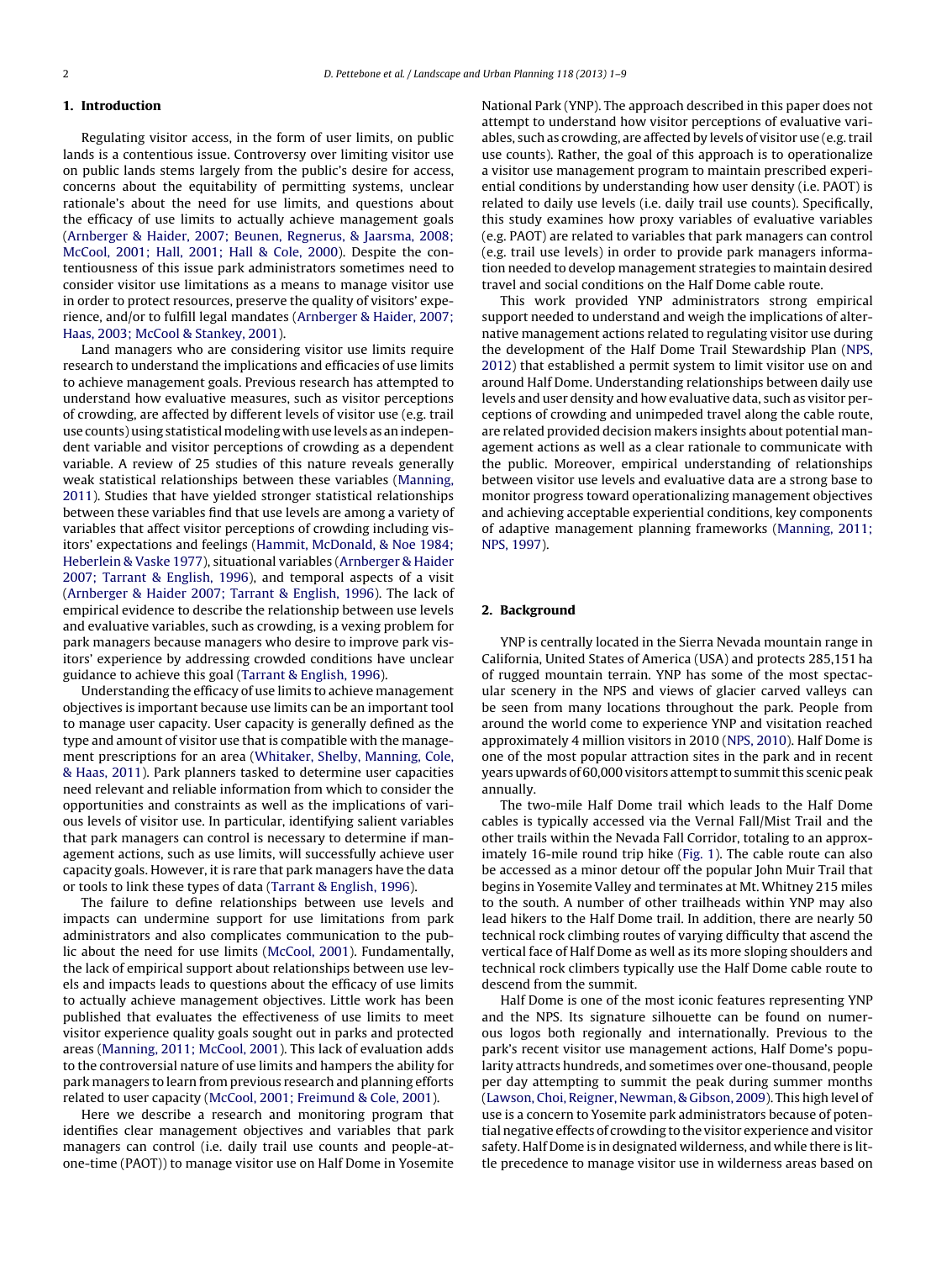<span id="page-2-0"></span>

**Fig. 1.** Half Dome study area.

visitor safety concerns Half Dome in YNP presents a unique set of circumstances and concerns for park management.

In 1919, the Sierra Club installed the "cable route" to provide access for visitors to gain the summit of Half Dome without requiring the use of technical rock climbing equipment. The cable route consists of two parallel steel cables extending its entire length, forming a double handrail. The cables are approximately 3' apart, are supported off the ground by steel stanchions spaced at intervals of approximately 10 , and extend approximately 600 at an average grade of 100%. Typically, the stanchions are installed in late May when the trail is relatively free of snow and are removed in October.

Today the cable route on Half Dome is one of the most popular backcountry hikes in all of Yosemite and in recent years visitor use has increased steadily (Fig. 2). For example, in 1994 about 575 people per day attempted to summit Half Dome, and by 2008, average daily use was about 630 people per day with over 1300 people documented attempting the summit on the busiest day of the year [\(Lawson,](#page-7-0) [Choi,](#page-7-0) et [al.,](#page-7-0) [2009;](#page-7-0) [Lawson,](#page-7-0) [Newman,](#page-7-0) [Choi,](#page-7-0) [Pettebone,](#page-7-0) [&](#page-7-0) [Meldrum,](#page-7-0) [2009\).](#page-7-0) A recent visitor survey indicates that current levels of visitor use on the Half Dome cables are regularly above thresholds where visitors feel that crowded conditions negatively affect both their experiences and safety ([Lawson,](#page-7-0) [Choi,](#page-7-0) et [al.,](#page-7-0) [2009;](#page-7-0) [Lawson,](#page-7-0) [Newman,](#page-7-0) et [al.,](#page-7-0) [2009\).](#page-7-0)

Park administrators are particularly concerned about safety on the cable route because many visitors come to YNP unprepared or unaware of potential hazards, some of which require assistance from NPS search and rescue (SAR) services. In 2005, Yosemite National Park (YNP) accounted for 10% of all NPS SAR operations and spent nearly \$5 million dollars on SAR operations [\(Heggie](#page-7-0) [&](#page-7-0) [Amundson,](#page-7-0) [2009\).](#page-7-0) High levels of use on Half Dome are a concern to Yosemite park managers because there have been five fatal falls from the cable route since 2006. Three of these falls occurred during the summer season when the cable stanchions were installed and two of the falls occurred during the winter and spring months when the stanchions were removed. Of the three summertime falls, two falls occurred during inclement weather when the granite surface of the cable route was wet and traction was at a minimum. This suggests that safety on the cable route is potentially related to

weather conditions in addition to overall use levels. Weather in the Sierra Nevada mountain range can deteriorate quickly and the current high level of visitor use on Half Dome increases the chance of a catastrophic incident during a storm event. Crowded conditions on the cable route can also trigger "coping" behaviors [\(Hammitt,](#page-7-0) [Patterson,](#page-7-0) [&](#page-7-0) [Michael,](#page-7-0) [1991;](#page-7-0) [Nieuwenhuysm,](#page-7-0) [Pijper,](#page-7-0) [Oudejans,](#page-7-0) [&](#page-7-0) [Bakker,](#page-7-0) [2008;](#page-7-0) [Shafer](#page-7-0) [&](#page-7-0) [Hammitt,](#page-7-0) [2009\)](#page-7-0) such as visitors traveling



**Fig. 2.** Photograph of crowded conditions on Half Dome cable route.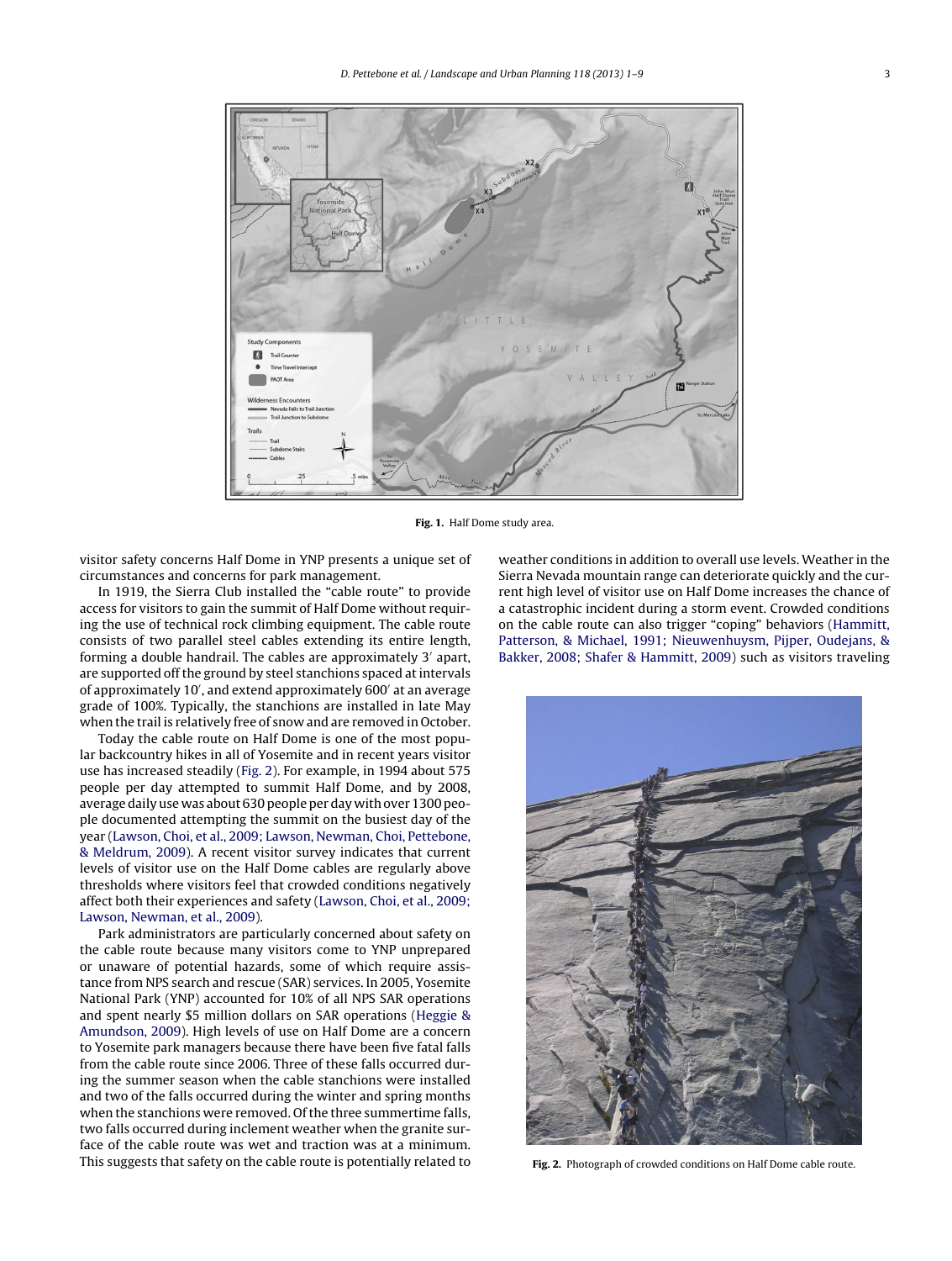outside of the cables to avoid crowded conditions and exposing themselves to greater risk of an unarrested fall ([Lawson,](#page-7-0) [Choi,](#page-7-0) et [al.,](#page-7-0) [2009;](#page-7-0) [Lawson,](#page-7-0) [Newman,](#page-7-0) et [al.,](#page-7-0) [2009\).](#page-7-0)

Due to concerns for visitor safety, YNP managers developed an emergency interim system in 2010 to mitigate high levels of visitor use occurring on Saturdays and holidays, the highest levels of use documented in previous years. The design of the permit system was based on study findings from [Lawson](#page-7-0) [and](#page-7-0) [others](#page-7-0) [\(2009\)](#page-7-0) including: (1) on average, about 400 visitors per day hiked up the Half Dome trail on Sunday–Friday; (2) on average, about 700 visitors per day hiked up the Half Dome trail on Saturdays and holidays; (3) visitor travel on the cable route is impeded when there are more than 30 PAOT on the cable route; and (4) visitors perceive unacceptable levels of crowding when there are about 70 PAOT on the cable route. Thus, in 2010 visitors were required to obtain a permit in order to attempt to summit Half Dome via the cable route on Fridays, Saturdays, Sundays, and holidays.

Permits were required on Fridays and Sundays to account for potential temporal recreational displacement across a typical extended weekend. This allowed for both an exploration of visitor travel pattern change as a result of the permit and the least possible regulatory burden on visitors. Visitor use on Half Dome in 2008 on Sundays through Fridays was about 416 people/day and based on anecdotal evidence YNP managers estimated that 400 people attempting to summit Half Dome per day would result in no more than approximately 30 PAOT on the cable route and preserve unimpeded travel conditions. Thus, 400 Half Dome permits were issued for each Friday, Saturday, Sunday, and holiday in 2010 that the cable route was open to the public.

# **3. Conceptual approach**

YNP researchers took a conceptual approach to monitoring visitor use conditions on the cable route steeped in logic of previous adaptive management planning frameworks [\(Manning,](#page-7-0) [2011;](#page-7-0) [NPS,](#page-7-0) [1997\).](#page-7-0) Specifically, four important steps were defined to develop monitoring methods to comprehensively inform management decisions about visitor use on the Half Dome cable route: (1) identify management objectives; (2) develop salient and quantitative variables that reflect the essence of management objectives; (3) collect data about variables of interest (i.e. proxies for management objectives); and (4) develop quantitative relationships between known visitor use levels and variables that represent management objectives to inform visitor use capacity related decisions. This framework was used to guide monitoring efforts in order to develop quantitative relationships between visitor use levels and park management objectives. Moreover, this is a hypothesis driven approach that tests for statistically significant quantitative relationships between known use levels and variables of interest. Specifically:

**H1.** Daily visitor use levels on the Half Dome trail are positively correlated to PAOT on the Half Dome cable route.

H<sub>0</sub>. Positive, quantitative relationships between visitor use levels and PAOT on the Half Dome cable route do not exist.

The outcome of this effort directly informs quantitative visitor use capacity estimation and management. Rejecting  $H_0$  suggests quantitative relationships between visitor use levels and management objectives exist and the implications of various visitor use levels on specific management objectives can be determined. Failing to reject  $H_0$  suggests no relationship between visitor use levels and management objectives exist and that limits to regulate visitor use may not mitigate negative impacts to management objectives. Thus, this research as a whole is a test of the efficacy of limiting visitor use as a means to address management objectives.

This approach was developed collaboratively with YNP wilderness staff, YNP social science staff, YNP compliance staff, and subject matter experts in universities and the NPS to produce the following framework from which research methods were developed. First, the objectives for managing visitor use on Half Dome are: (1) provide an environment where visitors can manage their own risk (i.e. maintain visitor use levels where travel along the cable route is not impeded by other visitors) and (2) maintain visitor use levels that are not perceived by visitors as "crowded" [\(Lawson,](#page-7-0) [Choi,](#page-7-0) et [al.,](#page-7-0) [2009;](#page-7-0) [Lawson,](#page-7-0) [Newman,](#page-7-0) et [al.,](#page-7-0) [2009\).](#page-7-0)

Second, PAOT on the cable route was identified by park staff and researchers as the variable that represent management objectives because research from 2008 results suggest that it can serve as a proxy for impeded and unimpeded travel and crowding on the cables ([Lawson,](#page-7-0) [Choi,](#page-7-0) et [al.,](#page-7-0) [2009;](#page-7-0) [Lawson,](#page-7-0) [Newman,](#page-7-0) et [al.,](#page-7-0) [2009\).](#page-7-0) That is, below a certain PAOT threshold, visitors are generally able to move unimpeded by congestion and manage their own risk, and above that threshold, visitors become impeded by the presence of others, and consequently are less able to manage their own risk. Similarly, visitor evaluations of crowding based on various PAOT levels were determined by [Lawson,](#page-7-0) [Choi,](#page-7-0) et [al.](#page-7-0) [\(2009\)](#page-7-0) and [Lawson,](#page-7-0) [Newman,](#page-7-0) et [al.](#page-7-0) [\(2009\).](#page-7-0)

Third, data were collected during the 2008 and 2010 seasons to understand visitor use conditions before and after management actions were implemented on Half Dome, respectively. These data provided park planners clear understanding of the implications of unregulated use as well as use limits on management objectives.

Fourth, quantitative relationships between visitor use levels and conditions were estimated to determine (1) if daily trail use levels were related to use density (PAOT) conditions on Half Dome, and in turn, management objectives, and (2) how different levels of visitor use relate to management objectives. The steps outlined here provide a systematic approach to determine the efficacy of the 2010 interim permit system to provide desired management objectives.

# **4. Analytical approach**

Two approaches have been developed to estimate relationships between visitor use levels and management objectives: computer simulation modeling and statistical modeling using regression analysis. Both approaches can be applied to a variety of different recreation settings including river rafting, overnight backcountry hiking, and day use attraction sites. Moreover, these approaches provide a robust set of information about the timing and levels of use and their relationship to various measures of crowding such as PAOT or people-per-viewscape (PPV).

[Cole](#page-7-0) [\(2005\)](#page-7-0) provides a thorough overview of computer simulation modeling, including a number of cases studies. For example, positive linear relationships were found between camp encounters per party-night and the number of party-nights in early computer simulation modeling work to inform overnight wilderness trailhead quotas [\(Schechter](#page-8-0) [&](#page-8-0) [Lucas,](#page-8-0) [1978;](#page-8-0) [Van](#page-8-0) [Wagtendonk,](#page-8-0) [1979\).](#page-8-0) More recently computer simulation modeling has been used to estimate relationships between visitor use levels and social standards for the number of PAOT at attraction sites (estimated from on-site visitor surveys). This approach has been used in a number of national parks (NP) including Arches NP ([Manning,](#page-7-0) [Lime,](#page-7-0) [Hof,](#page-7-0) [&](#page-7-0) [Freimund,](#page-7-0) [1995\),](#page-7-0) Isle Royale NP ([Lawson](#page-7-0) [&](#page-7-0) [Manning,](#page-7-0) [2003\),](#page-7-0) Acadia NP [\(Wang](#page-8-0) [&](#page-8-0) [Manning,](#page-8-0) [1999\),](#page-8-0) Rocky Mountain NP [\(Lawson](#page-7-0) et [al.,](#page-7-0) [2011\),](#page-7-0) and YNP ([Lawson,](#page-7-0) [Choi,](#page-7-0) et [al.,](#page-7-0) [2009;](#page-7-0) [Lawson,](#page-7-0) [Newman,](#page-7-0) et [al.,](#page-7-0) [2009;](#page-7-0) [Manning](#page-7-0) [Valliere,](#page-7-0) [Wang,](#page-7-0) [Lawson,](#page-7-0) [&](#page-7-0) [Newman,](#page-7-0) [2003\).](#page-7-0) Outputs from these simulation models are quantitative in nature and provide managers with information that integrates descriptive data (i.e. visitor use levels) with prescriptive data (i.e. evaluative data about social conditions such as crowding). However,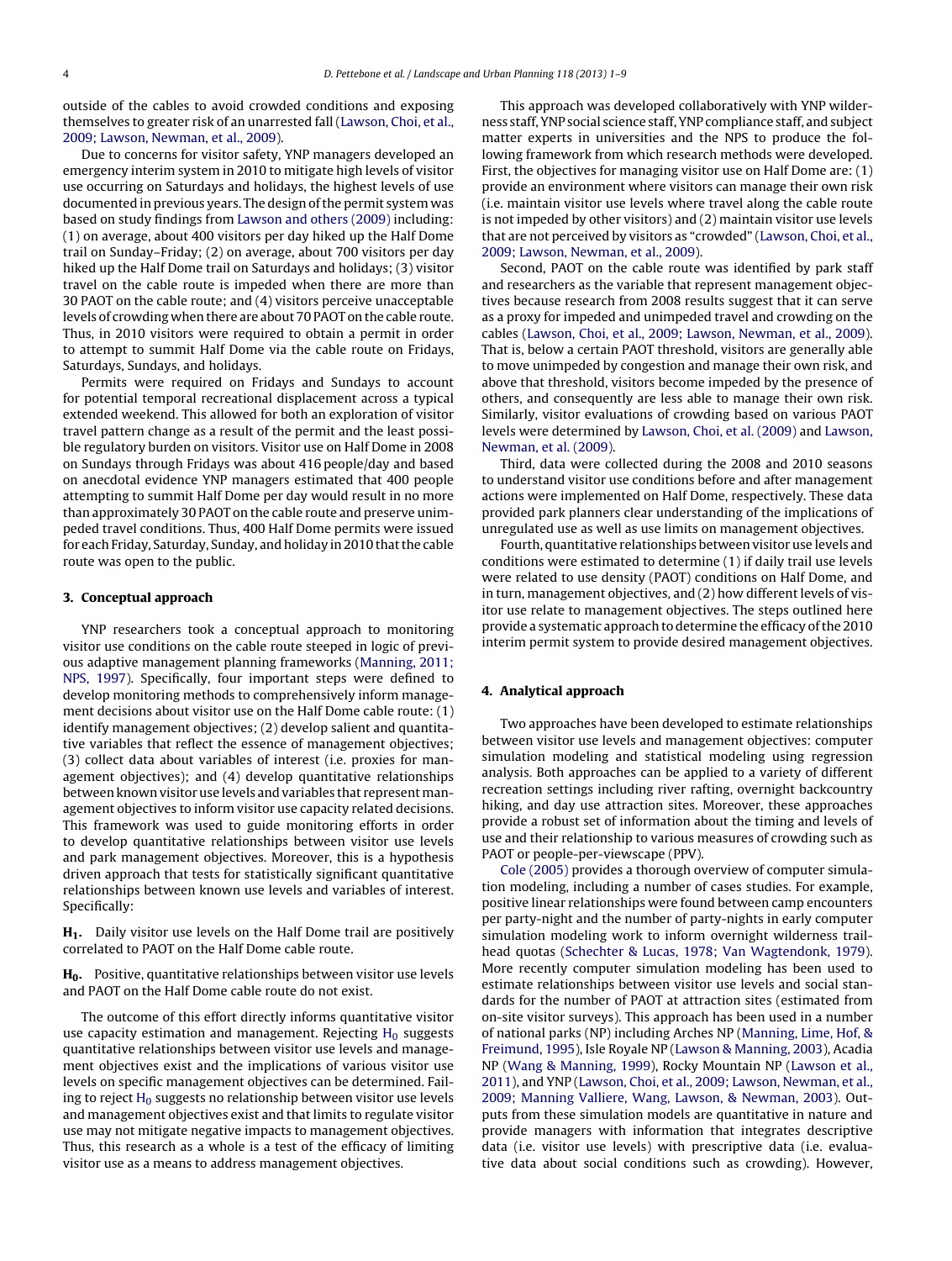computer simulation modeling can be expensive, time consuming, and technically difficult to develop [\(Hallo](#page-7-0) [&](#page-7-0) [Manning,](#page-7-0) [2009\).](#page-7-0)

A second but less published approach to describe relationships between use levels and variables that represent management objectives is statistical modeling using regression analysis. For example, [Tombaugh](#page-8-0) [and](#page-8-0) [Love](#page-8-0) [\(1964\)](#page-8-0) examined the relationship between automated traffic counter estimates and the total number of visitors in United Stated Forest Service campgrounds as estimated by field personnel. Results from correlation analyses showed strong relationships ( $r = 0.807$ ). Similarly, [Wagar](#page-8-0) [and](#page-8-0) [Thalheimer](#page-8-0) [\(1969\)](#page-8-0) used traffic counts from automated vehicle counters to explain the variability in site visitation from observational sampling. More recently, [Jacobi](#page-7-0) [\(1997\)](#page-7-0) used regression analysis to develop relationships between automated monitor counts and census counts of visitor use along the Carriage Roads in Acadia NP.

Regression analysis has also been used successfully to estimate quantitative relationships between inbound vehicles and visitor use levels at attraction sites in National Park units [\(Lawson,](#page-7-0) [Newman,](#page-7-0) et [al.,](#page-7-0) [2009;](#page-7-0) [Pettebone,](#page-7-0) [2009\).](#page-7-0) Similarly, [Broom](#page-7-0) [and](#page-7-0) [Hall](#page-7-0) [\(2010\)](#page-7-0) used regression analysis to estimate the number of intergroup trail encounters based on the number of visitor arrivals at a trailhead. The research presented in this paper builds on these previous studies to estimate relationships between known visitor use levels and visitor use conditions at attraction sites and along trails. For illustrative purposes, the following sections detail the sampling and statistical modeling analysis to quantitatively estimate relationships between daily trail use levels and PAOT on the cable route on Half Dome. The outcome of this research provided YNP managers with information to understand how different levels of daily visitor use on Half Dome affect management objectives to reduce crowding and improve safety conditions on the Half Dome cable route.

# **5. Methods**

# 5.1. Photographic documentation of PAOT on the cable route

PAOT on the Half Dome cable route was recorded using repeat photography on 13 randomly selected days from June 25, 2010 through September 2, 2010. The protocols for photographic documentation of visitor use on the Half Dome Cable Route were based on previous research conducted by [Lawson](#page-7-0) [and](#page-7-0) [others](#page-7-0) [\(2009\).](#page-7-0) Photographs were recorded from the subdome and captured visitor use on the 600 ft portion of the cable route visible from this vantage point. Photographic observations were recorded in 20 min intervals from 9:00 am to 4:00 pm which produced 21 photographs per day to estimate PAOT on the cables throughout the day. A total of 266 photographs were recorded in 2010.

### 5.2. Automated visitor counters

One TRAFx active infrared monitors (Canmore, Canada) and one Eco-Counter was used to estimate visitor use on the Half Dome trail approximately one-quarter mile beyond the junction with the John Muir Trail ([Fig.](#page-2-0) 1). The TRAFx monitor system is comprised of a single infrared scope connected to a small memory unit. The monitor registers a count when the scope detects the infrared signature of a warm moving object (i.e. a passing hiker). For security of the equipment, TRAFx units were mounted inside steel boxes mounted to trees adjacent to the trail with  $\frac{3}{4}$  in. steel strapping. The TRAFx monitor was installed on June 23 and collected data continuously (i.e. 24 h per day, 7 days per week) until September 14. Additionally, an Eco-Counter automated counter (Lannion, France) was installed at the same study location. The Eco-Counter monitoring system detects and quantifies the direction of a hiker's travel in addition to overall hiker counts. Thus, the direction of hiker travel was estimated using the data from the Eco-Counter. Direction of travel needs to be estimated because the number of visitor arrivals to a location is used as a proxy for the total number of visitors to an area. The Eco-Counter was installed on July 22 and collected data until September 14. Specific methods to calibrate automated monitors from direct observation are described in [Pettebone,](#page-8-0) [Newman,](#page-8-0) [and](#page-8-0) [Lawson](#page-8-0) [\(2010\).](#page-8-0)

# 5.3. Regression analyses

Statistical relationships were developed between daily visitor counts collected via automated counters on the trail to Half Dome and PAOT on the Half Dome cable route. The most parsimonious models were identified and are reported in this paper. Outliers due to the leverage of any single data point were determined using Cook's test. In addition, residuals from all regression analyses were examined for normality using tests for skew and kurtosis. All statistical models reported in this paper exhibited no significantleverage and residuals were normally distributed.

# 5.4. Permit enforcement

Daily permits were rationed between day users (300 permits) and overnight wilderness users (100 permits). On each permit day a member of the YNP wilderness staff was stationed at the base of Half Dome's subdome to ensure each visitor approaching Half Dome had a permit. It is important to note that permits were transferable between individuals and visitors who obtained a permit but did not use their permit for any reason could give their permit to someone else. Many groups who arrived at the base of the subdome had extra permits from individuals in their party who did not complete the trip and returned unused permits to the wilderness staff member to redistribute to other hikers seeking to summit Half Dome but did not have permits. Additionally, many groups reserved permits on consecutive days to minimize any weather constraints on their trip, and this phenomenon also served as a daily permit surplus. Wilderness staff who checked permits at the subdome communicated to the authors that all visitors who arrived at the subdome either had a permit or were given a permit by the wilderness staff member that was returned by other groups. Thus, no visitors who hiked to the base of the subdome were excluded from attempting to summit Half Dome on permit days in 2010.

# **6. Results**

For these analyses average and maximum PAOT on the cable route reflect visitor use on the cables from 9:00 am to 4:00 pm. Daily arrivals on the Half Dome trail were entered as the independent variable and PAOT variables were entered as dependent variables into the regression models. Simple ordinary least squares (OLS) models produced the best fits for estimating relationships between daily visitor use and PAOT on the cable route.

Strong statistical relationships were found between daily visitor arrivals at the Half Dome junction and (1) average PAOT on the cable route  $(F(1,10) = 131.2, p < .05, R^2 = 0.9292)$  and (2) max*imum* observed PAOT on the cable route  $(F(1,10) = 63.98, p < .05,$  $R^2$  = 0.8648) [\(Table](#page-5-0) 1). The minimum arrival count collected by the automated counter for this analysis was 240 and the maximum count was 871. The coefficient of these models  $(\beta)$  can be interpreted as follows: for every 100 additional visitor arrivals at the Half Dome trail junction average PAOT on the cable route increases by about 9 (.085) and maximum PAOT on the cable route increases by about 15 (.152). In other words, maximum PAOT on the cable route increases at a higher rate than average PAOT on the cable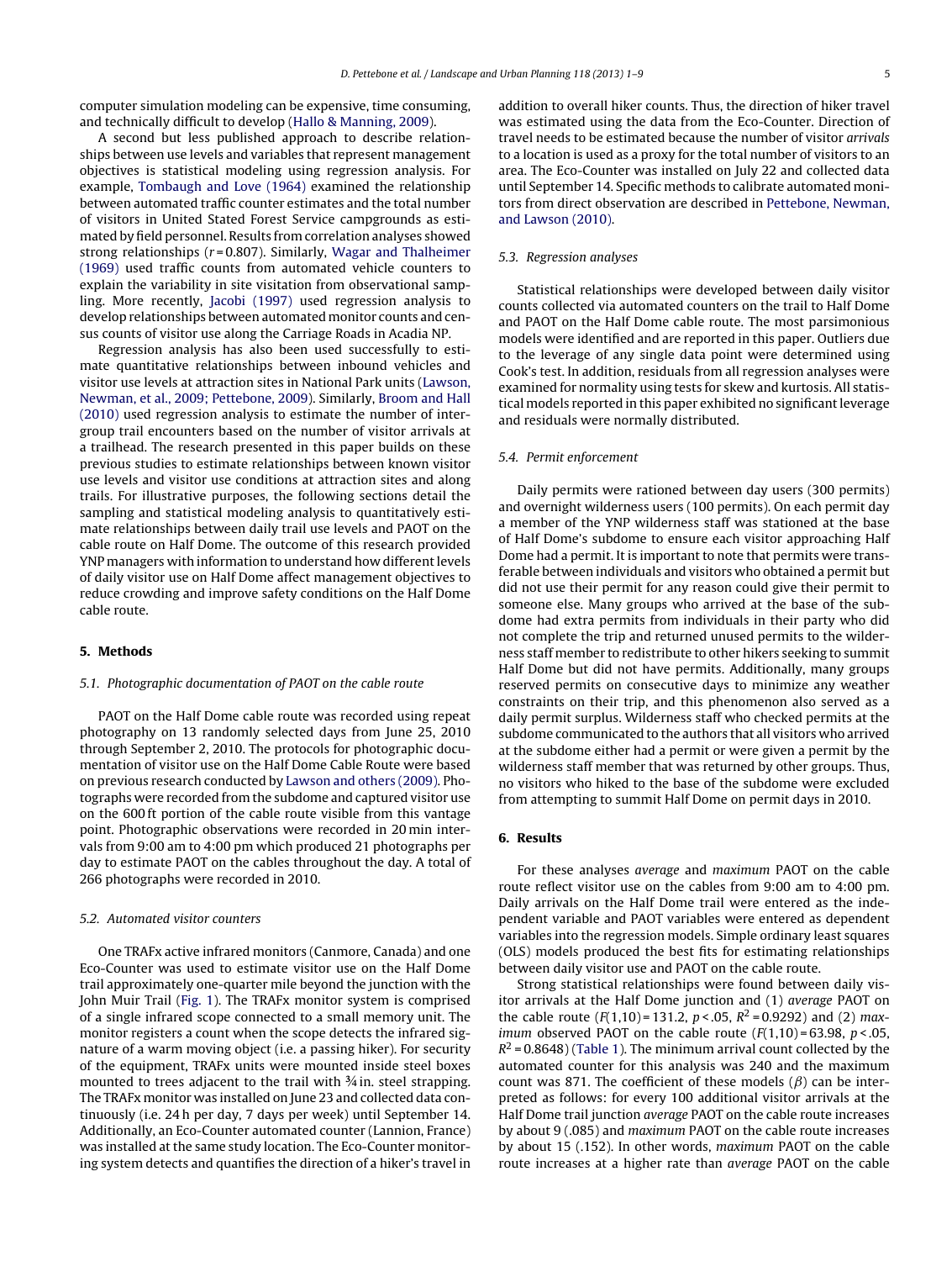#### <span id="page-5-0"></span>**Table 1**

Model parameters to estimate average and maximum PAOT on the Half Dome cable route from daily arrival counts at the Half Dome trail junction.

| Variable                                    | β                  | SE             | р                |
|---------------------------------------------|--------------------|----------------|------------------|
| Average PAOT<br>Intercept<br>Daily arrivals | $-10.229$<br>0.085 | 3.858<br>0.007 | 0.024<br>< 0.001 |
| Maximum PAOT<br>Intercept<br>Daily arrivals | $-10.038$<br>0.152 | 9.883<br>0.019 | 0.334<br>< 0.001 |

route based on the number of visitors arriving at the Half Dome trail junction.

These results indicate that PAOT on the cables is strongly related to the number of daily Half Dome hikers and that unimpeded travel conditions are violated during periods of maximum PAOT that are related to relatively low numbers of daily Half Dome hikers (i.e. ∼300 arrivals). Average PAOT on the cable route violates unimpeded travel conditions at moderate levels of visitor arrivals at the Half Dome junction (i.e. ∼500 arrivals). The relationship between the number of daily Half Dome hikers and PAOT on the cable route is depicted in Fig. 3. The standard for unimpeded travel conditions on the cable route and the visitor standard for perceptions of safety and crowding are included in Fig. 3 to allow comparison between the number of people using the Half Dome trail per day and desired management conditions on the cable route. Error bars that represent the 95% confidence interval are included with predicted values for maximum and average PAOT.

# **7. Discussion**

# 7.1. Conceptual approach

The results of this work provide quantitative user capacity numbers to reduce crowding and improve visitor safety on the Half Dome Cable Route and are based on an adaptive management approach. The analytical approach taken in this project is different than previous efforts to find relationships between use levels (trails counts) and evaluative conditions (crowding) in that previous research has attempted to define the relationship between use levels and evaluative conditions used some form of statistical modeling with use levels as an independent variable and perceptions of crowding as a dependent variable. This study did not attempt to find this particular relationship but rather the proxy relationship between use levels and PAOT (i.e. the metric used to evaluate unimpeded travel and crowding on the cables). The statistical relationship describes the relationship within Half Dome's trail system and applied a static evaluative standard (i.e. 30 PAOT related unimpeded travel and 70 PAOT related to crowding) to consider the effect



**Fig. 3.** Predicted values for PAOT on the Half Dome cable route.

of different levels of use density on social conditions on the Half Dome Cable Route. These results were derived from relatively easy to measure variables using automated visitor counters and direct human observation.

The approach described in this paper to understand how daily use levels is related to user density (i.e. PAOT) is a novel approach toward operationalizing visitor capacity because it attempts to understand how proxy variables of evaluative variables (e.g. PAOT) are related to variables that managers can control (e.g. trail counts) in order to provide information needed to develop management strategies to maintain desired travel and social conditions. Moreover, this approach toward monitoring and managing visitor use lends itself well to evaluation as suggested by [McCool](#page-7-0) [\(2001\)](#page-7-0) who applied concepts suggested by [Brewer](#page-7-0) [\(1973\):](#page-7-0)

- (1) Is the approach based on conceptual soundness? Specifically, is there a definitive relationship between use level and impact? Are social and biophysical conditions stable? Has a normative definition of carrying capacity been established?
- (2) Is the approach technically sound? In other words, does it translate into practice well?
- (3) Is it ethical? Who wins and who loses?
- (4) Is the approach pragmatic? Does it work?

We believe the approach to manage and monitor visitor use on the Half Dome Cable Route described in this paper satisfies these definitions for conceptual and technical soundness as well as pragmatism. Specifically, statistically strong empirical relationships (conceptual soundness) between daily visitor use levels and proxy variables of social conditions (i.e. PAOT) were found that could be controlled by park managers both administratively using a permitting system (technically sound) and through enforcement by ranger staff (pragmatic). The question of ethics (i.e. equitability) is addressed in the Half Dome Trail Stewardship Plan ([NPS,](#page-7-0) [2012\)](#page-7-0) through a National Environmental Policy Act (NEPA) compliant public process.

### 7.2. Management implications

To be clear, specifying a prescriptive standard of 30 PAOT on the cables does not ensure that visitors will be safe when traveling along the cable route, however, it preserves a recreational setting where visitors can act upon a choice to ascend or descend the cables as they desire. This is a marked improvement over the unregulated system where the high volume of visitors on the cable route restricted visitors' opportunity to act upon a decision to descend for any reason (e.g. concerns about the weather, fear, or poor experience).

The 2010 Half Dome permit system allowed up to 400 visitors per day to access the subdome and the summit of Half Dome, however, average daily use (estimated from the automated visitor counters) on Half Dome was approximately 300 visitors/day. The regression model developed in this study predicts an average of about 24 PAOT on the cables corresponding to 400 visitors/day, and a mean of 15 PAOT on the cables corresponding to 300 visitors/day; both well below the PAOT thresholds of 30 and 70. However, predicted values for maximum PAOT on the cables corresponding to 400 visitors/day is about 50 and for 300 visitors/day is estimated to be about 35 PAOT. These results directly informed the Half Dome Stewardship planning effort and influenced, in part, the decision to limit daily use to 300 visitors/day, 7 days/week, in order to ensure that objectives to reduce crowding and safety are met ([NPS,](#page-7-0) [2012\).](#page-7-0) Moreover, these findings illustrate the need to carefully consider the metrics (i.e. averages vs. maximums) and temporal distributions from which to determine if management objectives are met.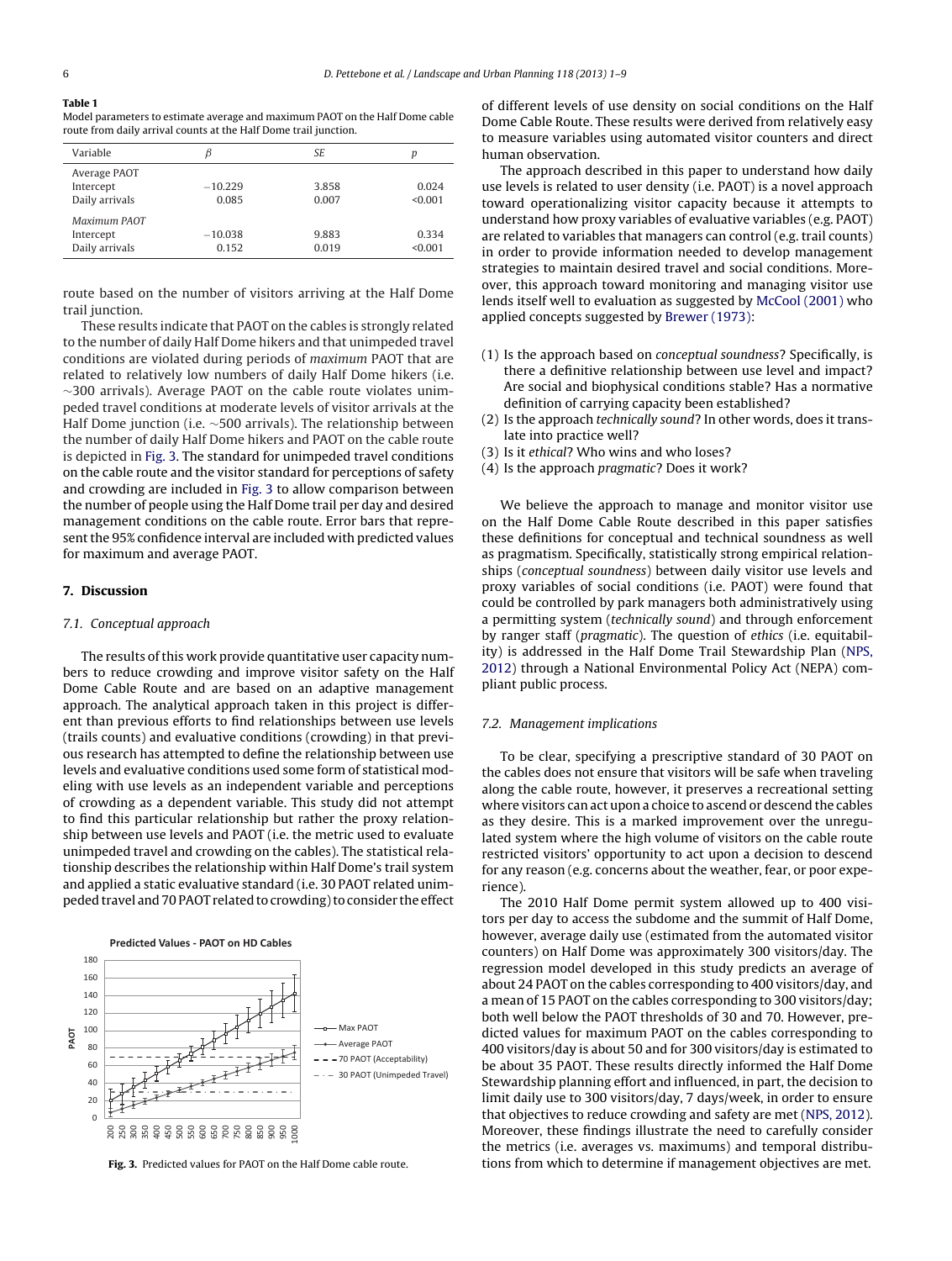| Table 2                                                              |
|----------------------------------------------------------------------|
| Estimated visitor use levels on Half Dome and trails near Half Dome. |

| Daily visitor use | Average cable<br>PAOT | Maximum<br>cable PAOT | Average<br>summit PAOT | Maximum<br>summit PAOT | Inter-group trail encounters:<br>Nevada falls to the Half Dome<br>trail junction | Inter-group trail encounters:<br>Half Dome trail junction to the<br>subdome |
|-------------------|-----------------------|-----------------------|------------------------|------------------------|----------------------------------------------------------------------------------|-----------------------------------------------------------------------------|
| 100               | N/A <sup>a</sup>      | N/A <sup>a</sup>      | N/A <sup>a</sup>       | N/A <sup>a</sup>       | 10.96                                                                            | 8.25                                                                        |
| 150               | N/A <sup>a</sup>      | N/A <sup>a</sup>      | N/A <sup>a</sup>       | N/A <sup>a</sup>       | 12.26                                                                            | 9.74                                                                        |
| 200               | 6.80                  | 20.44                 | 11.51                  | 29.96                  | 13.71                                                                            | 11.49                                                                       |
| 250               | 11.06                 | 28.05                 | 15.09                  | 35.41                  | 15.33                                                                            | 13.55                                                                       |
| 300               | 15.32                 | 35.67                 | 18.68                  | 40.87                  | 17.15                                                                            | 15.98                                                                       |
| 350               | 19.58                 | 43.29                 | 22.27                  | 46.32                  | 19.18                                                                            | 18.86                                                                       |
| 400               | 23.83                 | 50.91                 | 25.85                  | 51.78                  | 21.45                                                                            | 22.24                                                                       |
| 450               | 28.09                 | 58.53                 | 29.44                  | 57.23                  | 23.99                                                                            | 26.24                                                                       |
| 500               | 32.35                 | 66.15                 | 33.03                  | 62.69                  | 26.83                                                                            | 30.96                                                                       |
| 550               | 36.61                 | 73.77                 | 36.62                  | 68.14                  | 30.01                                                                            | 36.52                                                                       |
| 600               | 40.87                 | 81.38                 | 40.20                  | 73.60                  | 33.56                                                                            | 43.08                                                                       |
| 650               | 45.12                 | 89.00                 | 43.79                  | 79.05                  | 37.54                                                                            | 50.82                                                                       |
| 700               | 49.38                 | 96.62                 | 47.38                  | 84.50                  | 41.99                                                                            | 59.95                                                                       |
| 750               | 53.64                 | 104.24                | 50.96                  | 89.96                  | 46.96                                                                            | 70.73                                                                       |
| 800               | 57.90                 | 111.86                | 54.55                  | 95.41                  | 52.52                                                                            | 83.44                                                                       |
| 850               | 62.16                 | 119.48                | 58.14                  | 100.87                 | 58.74                                                                            | 98.43                                                                       |
| 900               | 66.41                 | 127.09                | 61.72                  | 106.32                 | 65.70                                                                            | 116.12                                                                      |

Note: Values in bold black indicate PAOT values that exceed 30 that impede visitor travel times on the cable route. Values in bold gray indicate PAOT values of 70 that exceed visitor perceptions of safe and acceptable experiential conditions on the cable route.

a Predicted values are beyond the practical limits of these data and produce negative values.

The approach and results developed in this project provide a basis for future monitoring to promote adaptive management of visitor use on Half Dome in order to ensure that management objectives related to quality visitor experiences and safety are met. The proposed "hypothesis driven" framework used to develop this research provides empirical evidence that regulating visitor use can reduce PAOT on the Half Dome cable route within thresholds that are consistent with management objectives for visitor experience and safety on Half Dome.

#### 7.3. Comprehensive daily use level comparison

It is worth noting that further regression analyses were conducted to estimate the relationship between daily trail use levels and (1) PAOT on the summit and (2) inter-group trail encounters along the Half Dome trail below the subdome. Data were collected for PAOT on the summit because it can serve as a proxy for crowding and safety (i.e. potential mass evacuation in the case of an emergency such as a building thunder storm or lightning strike). Inter-group trail encounter data were documented because group encounter rates are a common measure of crowding and were selected in order to understand how overall visitor use levels affect visitor experience along trails that provide access to Half Dome ([Broom](#page-7-0) [&](#page-7-0) [Hall,](#page-7-0) [2010;](#page-7-0) [Chichetti](#page-7-0) [&](#page-7-0) [Smith,](#page-7-0) [1973;](#page-7-0) [Patterson](#page-7-0) [&](#page-7-0) [Hammit,](#page-7-0) [1990;](#page-7-0) [Roggenbuck,](#page-7-0) [Williams,](#page-7-0) [&](#page-7-0) [Watson,](#page-7-0) [1993\).](#page-7-0)

Similar to the Half Dome Cable Route analysis, strong statistical relationships were found among these variables, however, evaluative measures of social conditions (e.g. crowding) for these locations have not been collected. The strong relationships between the daily trail use levels and these proxy variables suggest that evaluative data for these locations can be related to daily trail use levels similar to the analysis described for the Half Dome Cable Route. A comprehensive comparison of PAOT and inter-group encounter rates along trails at various daily use levels are presented in Table 2. The information in Table 2 provides park administrators an easy to read and understandable summary of the effects of different visitor use levels on variables of concern (i.e. potential monitoring indicators). This table allows park managers to consider the trade-offs and implications of allowing or restricting different visitor use levels on Half Dome and can be used to communicate the rationale for a particular decision to the public.

These estimates of PAOT and encounter rates are based on the regression models for each relative measure of visitor use condition (i.e. PAOT or encounter rate). The information in this table is reflective of conditions found in 2010 under the three-day per week permit system. Any changes to the visitor management system on Half Dome in the future may change the specific statistical relationships found in this study; therefore, it is imperative that monitoring accompany any changes in visitor management on Half Dome in order to ensure that resultant visitor use conditions continue to meet YNP management objectives for visitor safety and experience, and to guide adaptations to visitor management if they do not.

# 7.4. Limitations

It is important to recognize that the approach taken here does not fully consider all of the various influences that influence social conditions related to visitor use on Half Dome. For example, the photo based simulation conducted in 2008 asked visitors to evaluate their user density on the cable route based on their immediate experience. [Arnberger](#page-7-0) [and](#page-7-0) [Haider](#page-7-0) [\(2007\)](#page-7-0) termed this approach as "actual measures" of crowding as compared to "global measures" of crowding that ask repeat visitors to aggregate their previous experiences and estimate crowding for a recreation area. They found that "global measures" of crowding were significantly higher than "actual measures". Thus, crowding evaluations for the cables may be higher for repeat visitors than is estimated for this study. Similarly, visitor expectations have consistently been shown to affect perceptions of crowding [\(Shelby,](#page-8-0) [1980\)](#page-8-0) and it should be recognized that not all visitors will find the conditions on the Half Dome cables as not crowded. However, it can be expected that use density will be more consistently predictable under the permit system in order to inform visitors' expectations.

# 7.5. Further applications of this approach

The concepts of crowding, carrying capacity, and use limits have been examined more thoroughly in the USA than other countries, largely due to mandates required by various legislation such as the Wilderness Act of 1964 and the Organic Act of 1916 [\(Arnberger](#page-7-0) [&](#page-7-0) [Haider,](#page-7-0) [2007\).](#page-7-0) For example, the Wilderness Act provides language that defines specific social conditions (i.e. outstanding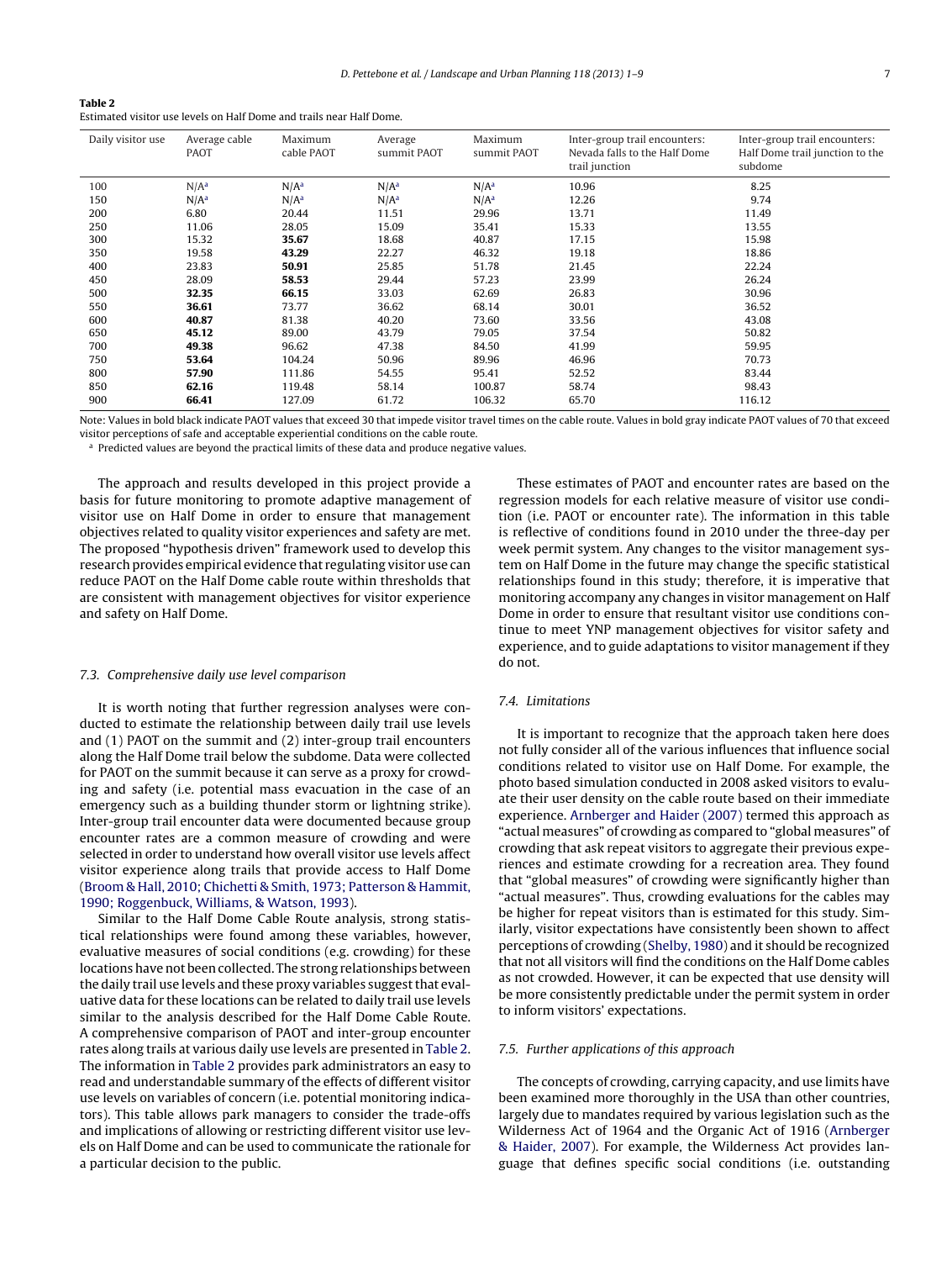<span id="page-7-0"></span>opportunities for solitude or primitive and unconfined recreation) to be preserved in designated wilderness areas. However, impacts to social conditions, such as crowding, have recently become a concern in highly used parks and recreation areas internationally and a topic of inquiry among international researchers (Arnberger & Mann, 2008).

The research and monitoring approach described in this paper are applicable to any park or protected area where managers need to manage user capacity and may consider use limits. Essentially, the approach described in this paper empirically defines the relationship between use levels at an entrance point (e.g. trailheads) and use density of a geographically discrete recreation use area (e.g. attraction site). Evaluations of crowding at the recreation site were estimated using social science survey methods that applied a visual simulation approach to determine visitors' evaluations of different use levels. Standards that satisfied management objectives for visitor experience were then derived based on quantitative data. Appropriate entrance use levels (e.g. trail use levels) were then determined for the recreation area based on: (1) the use level relationship between the entrance point and the recreation area, and (2) the standard derived from the visitor survey. This approach can be used at attraction points in parks and protected areas and potentially on popular via ferrata cable routes that are becoming crowded in order to achieve management objectives for visitor experience.

#### **8. Conclusion**

Half Dome is an iconic attraction in YNP and in recent years has received very high levels of visitor use. High levels of visitor use are a concern for YNP managers because of potentially unsafe conditions and impacts to the visitor experience. This research suggests that the strong interrelationship between daily use levels and specific use conditions (i.e. PAOT on the cables) on and around Half Dome can be used to determine visitor use capacities that will achieve park management objectives for safety and quality visitor experiences. The research described in this paper followed a systematic process based in adaptive management in order to ensure that the data collected accurately described current visitor use conditions and their implications relative to management objectives. A clearly defined management objective (i.e. free flow travel conditions) provides a concise measure from which to consider the implications of various levels of visitor use on Half Dome. Furthermore, ensuring free flow conditions on the cable route allow visitors a predictable experience on the cables. Although it is impossible for park and protected area management to completely eliminate potentially unsafe conditions, establishing use limits that maintain unimpeded travel is an improvement over conditions caused by unregulated visitor use and corresponding crowding-related delays on the cables. The data highlighted in this paper were used to inform long term management of visitor use on Half Dome in a current National Environmental Policy Act (NEPA) planning and compliance effort. The protocols and results from this study provided a basis to derive impacts within a NEPA compliance document and serve as a foundation from which to monitor visitor use conditions on Half Dome resulting from management actions and in relation to management objectives.

#### **References**

- Arneberger, A., & Haider, W. (2007). [A](http://refhub.elsevier.com/S0169-2046(13)00098-4/sbref0005) [comparison](http://refhub.elsevier.com/S0169-2046(13)00098-4/sbref0005) [of](http://refhub.elsevier.com/S0169-2046(13)00098-4/sbref0005) [global](http://refhub.elsevier.com/S0169-2046(13)00098-4/sbref0005) [and](http://refhub.elsevier.com/S0169-2046(13)00098-4/sbref0005) [actual](http://refhub.elsevier.com/S0169-2046(13)00098-4/sbref0005) [measures](http://refhub.elsevier.com/S0169-2046(13)00098-4/sbref0005) [of](http://refhub.elsevier.com/S0169-2046(13)00098-4/sbref0005) [perceived](http://refhub.elsevier.com/S0169-2046(13)00098-4/sbref0005) [crowding](http://refhub.elsevier.com/S0169-2046(13)00098-4/sbref0005) [of](http://refhub.elsevier.com/S0169-2046(13)00098-4/sbref0005) [urban](http://refhub.elsevier.com/S0169-2046(13)00098-4/sbref0005) [forest](http://refhub.elsevier.com/S0169-2046(13)00098-4/sbref0005) [visitors.](http://refhub.elsevier.com/S0169-2046(13)00098-4/sbref0005) [Journal](http://refhub.elsevier.com/S0169-2046(13)00098-4/sbref0005) [of](http://refhub.elsevier.com/S0169-2046(13)00098-4/sbref0005) [Leisure](http://refhub.elsevier.com/S0169-2046(13)00098-4/sbref0005) [Research](http://refhub.elsevier.com/S0169-2046(13)00098-4/sbref0005)[,](http://refhub.elsevier.com/S0169-2046(13)00098-4/sbref0005) [39](http://refhub.elsevier.com/S0169-2046(13)00098-4/sbref0005)[\(4\),](http://refhub.elsevier.com/S0169-2046(13)00098-4/sbref0005) [668](http://refhub.elsevier.com/S0169-2046(13)00098-4/sbref0005)–[685.](http://refhub.elsevier.com/S0169-2046(13)00098-4/sbref0005)
- Arnberger, A., & Mann, C. (2008). [Crowding](http://refhub.elsevier.com/S0169-2046(13)00098-4/sbref0010) [in](http://refhub.elsevier.com/S0169-2046(13)00098-4/sbref0010) [European](http://refhub.elsevier.com/S0169-2046(13)00098-4/sbref0010) [forests:](http://refhub.elsevier.com/S0169-2046(13)00098-4/sbref0010) [A](http://refhub.elsevier.com/S0169-2046(13)00098-4/sbref0010) [review](http://refhub.elsevier.com/S0169-2046(13)00098-4/sbref0010) [of](http://refhub.elsevier.com/S0169-2046(13)00098-4/sbref0010) [recent](http://refhub.elsevier.com/S0169-2046(13)00098-4/sbref0010) [research](http://refhub.elsevier.com/S0169-2046(13)00098-4/sbref0010) [and](http://refhub.elsevier.com/S0169-2046(13)00098-4/sbref0010) [implications](http://refhub.elsevier.com/S0169-2046(13)00098-4/sbref0010) [for](http://refhub.elsevier.com/S0169-2046(13)00098-4/sbref0010) [forest](http://refhub.elsevier.com/S0169-2046(13)00098-4/sbref0010) [management](http://refhub.elsevier.com/S0169-2046(13)00098-4/sbref0010) [and](http://refhub.elsevier.com/S0169-2046(13)00098-4/sbref0010) [policy.](http://refhub.elsevier.com/S0169-2046(13)00098-4/sbref0010) [Forestry](http://refhub.elsevier.com/S0169-2046(13)00098-4/sbref0010)[,](http://refhub.elsevier.com/S0169-2046(13)00098-4/sbref0010) [81](http://refhub.elsevier.com/S0169-2046(13)00098-4/sbref0010)[\(4\),](http://refhub.elsevier.com/S0169-2046(13)00098-4/sbref0010) [559](http://refhub.elsevier.com/S0169-2046(13)00098-4/sbref0010)–[571.](http://refhub.elsevier.com/S0169-2046(13)00098-4/sbref0010)
- Beunen, R., Regnerus, H. D., & Jaarsma, C. F. (2008). [Gateways](http://refhub.elsevier.com/S0169-2046(13)00098-4/sbref0015) [as](http://refhub.elsevier.com/S0169-2046(13)00098-4/sbref0015) [a](http://refhub.elsevier.com/S0169-2046(13)00098-4/sbref0015) [means](http://refhub.elsevier.com/S0169-2046(13)00098-4/sbref0015) [of](http://refhub.elsevier.com/S0169-2046(13)00098-4/sbref0015) [visitor](http://refhub.elsevier.com/S0169-2046(13)00098-4/sbref0015) [management](http://refhub.elsevier.com/S0169-2046(13)00098-4/sbref0015) [in](http://refhub.elsevier.com/S0169-2046(13)00098-4/sbref0015) [national](http://refhub.elsevier.com/S0169-2046(13)00098-4/sbref0015) [parks](http://refhub.elsevier.com/S0169-2046(13)00098-4/sbref0015) [and](http://refhub.elsevier.com/S0169-2046(13)00098-4/sbref0015) [protected](http://refhub.elsevier.com/S0169-2046(13)00098-4/sbref0015) [areas.](http://refhub.elsevier.com/S0169-2046(13)00098-4/sbref0015) [Tourism](http://refhub.elsevier.com/S0169-2046(13)00098-4/sbref0015) [Management](http://refhub.elsevier.com/S0169-2046(13)00098-4/sbref0015)[,](http://refhub.elsevier.com/S0169-2046(13)00098-4/sbref0015) [29](http://refhub.elsevier.com/S0169-2046(13)00098-4/sbref0015)[,](http://refhub.elsevier.com/S0169-2046(13)00098-4/sbref0015) [138](http://refhub.elsevier.com/S0169-2046(13)00098-4/sbref0015)–[145.](http://refhub.elsevier.com/S0169-2046(13)00098-4/sbref0015)
- Brewer, G. D. (1973). [Politicians,](http://refhub.elsevier.com/S0169-2046(13)00098-4/sbref0020) [bureaucrats,](http://refhub.elsevier.com/S0169-2046(13)00098-4/sbref0020) [and](http://refhub.elsevier.com/S0169-2046(13)00098-4/sbref0020) [the](http://refhub.elsevier.com/S0169-2046(13)00098-4/sbref0020) [consultant.](http://refhub.elsevier.com/S0169-2046(13)00098-4/sbref0020) [A](http://refhub.elsevier.com/S0169-2046(13)00098-4/sbref0020) [critique](http://refhub.elsevier.com/S0169-2046(13)00098-4/sbref0020) [of](http://refhub.elsevier.com/S0169-2046(13)00098-4/sbref0020) [urban](http://refhub.elsevier.com/S0169-2046(13)00098-4/sbref0020) [problem](http://refhub.elsevier.com/S0169-2046(13)00098-4/sbref0020) [solving](http://refhub.elsevier.com/S0169-2046(13)00098-4/sbref0020)[.](http://refhub.elsevier.com/S0169-2046(13)00098-4/sbref0020) [New](http://refhub.elsevier.com/S0169-2046(13)00098-4/sbref0020) [York,](http://refhub.elsevier.com/S0169-2046(13)00098-4/sbref0020) [NY:](http://refhub.elsevier.com/S0169-2046(13)00098-4/sbref0020) [Basic](http://refhub.elsevier.com/S0169-2046(13)00098-4/sbref0020) [Books.](http://refhub.elsevier.com/S0169-2046(13)00098-4/sbref0020)
- Broom, T. J., & Hall, T. E. (2010). [An](http://refhub.elsevier.com/S0169-2046(13)00098-4/sbref0025) [assessment](http://refhub.elsevier.com/S0169-2046(13)00098-4/sbref0025) [of](http://refhub.elsevier.com/S0169-2046(13)00098-4/sbref0025) [indirect](http://refhub.elsevier.com/S0169-2046(13)00098-4/sbref0025) [measures](http://refhub.elsevier.com/S0169-2046(13)00098-4/sbref0025) [for](http://refhub.elsevier.com/S0169-2046(13)00098-4/sbref0025) [the](http://refhub.elsevier.com/S0169-2046(13)00098-4/sbref0025) [social](http://refhub.elsevier.com/S0169-2046(13)00098-4/sbref0025) [indicator](http://refhub.elsevier.com/S0169-2046(13)00098-4/sbref0025) [of](http://refhub.elsevier.com/S0169-2046(13)00098-4/sbref0025) [encounters](http://refhub.elsevier.com/S0169-2046(13)00098-4/sbref0025) [in](http://refhub.elsevier.com/S0169-2046(13)00098-4/sbref0025) [the](http://refhub.elsevier.com/S0169-2046(13)00098-4/sbref0025) [Tuolumne](http://refhub.elsevier.com/S0169-2046(13)00098-4/sbref0025) [Meadows](http://refhub.elsevier.com/S0169-2046(13)00098-4/sbref0025) [area](http://refhub.elsevier.com/S0169-2046(13)00098-4/sbref0025) [of](http://refhub.elsevier.com/S0169-2046(13)00098-4/sbref0025) [Yosemite](http://refhub.elsevier.com/S0169-2046(13)00098-4/sbref0025) [National](http://refhub.elsevier.com/S0169-2046(13)00098-4/sbref0025) [Park.](http://refhub.elsevier.com/S0169-2046(13)00098-4/sbref0025) Report for [Yosemite](http://refhub.elsevier.com/S0169-2046(13)00098-4/sbref0025) [National](http://refhub.elsevier.com/S0169-2046(13)00098-4/sbref0025) [Park](http://refhub.elsevier.com/S0169-2046(13)00098-4/sbref0025). [Moscow:](http://refhub.elsevier.com/S0169-2046(13)00098-4/sbref0025) [University](http://refhub.elsevier.com/S0169-2046(13)00098-4/sbref0025) of Idaho, College of Natural [Resources](http://refhub.elsevier.com/S0169-2046(13)00098-4/sbref0025) [Department](http://refhub.elsevier.com/S0169-2046(13)00098-4/sbref0025) [of](http://refhub.elsevier.com/S0169-2046(13)00098-4/sbref0025) [Conservation](http://refhub.elsevier.com/S0169-2046(13)00098-4/sbref0025) [Social](http://refhub.elsevier.com/S0169-2046(13)00098-4/sbref0025) [Sciences.](http://refhub.elsevier.com/S0169-2046(13)00098-4/sbref0025)
- Cicchetti, C. J., & Smith, V. K. (1973). [Congestion,](http://refhub.elsevier.com/S0169-2046(13)00098-4/sbref0030) [quality](http://refhub.elsevier.com/S0169-2046(13)00098-4/sbref0030) [deterioration,](http://refhub.elsevier.com/S0169-2046(13)00098-4/sbref0030) [and](http://refhub.elsevier.com/S0169-2046(13)00098-4/sbref0030) [optimal](http://refhub.elsevier.com/S0169-2046(13)00098-4/sbref0030) [use:](http://refhub.elsevier.com/S0169-2046(13)00098-4/sbref0030) [Wilderness](http://refhub.elsevier.com/S0169-2046(13)00098-4/sbref0030) [recreation](http://refhub.elsevier.com/S0169-2046(13)00098-4/sbref0030) [in](http://refhub.elsevier.com/S0169-2046(13)00098-4/sbref0030) [the](http://refhub.elsevier.com/S0169-2046(13)00098-4/sbref0030) [Spanish](http://refhub.elsevier.com/S0169-2046(13)00098-4/sbref0030) [Peaks](http://refhub.elsevier.com/S0169-2046(13)00098-4/sbref0030) [primitive](http://refhub.elsevier.com/S0169-2046(13)00098-4/sbref0030) [area.](http://refhub.elsevier.com/S0169-2046(13)00098-4/sbref0030) [Social](http://refhub.elsevier.com/S0169-2046(13)00098-4/sbref0030) [Science](http://refhub.elsevier.com/S0169-2046(13)00098-4/sbref0030) [Research](http://refhub.elsevier.com/S0169-2046(13)00098-4/sbref0030), [2](http://refhub.elsevier.com/S0169-2046(13)00098-4/sbref0030)[\(1\),](http://refhub.elsevier.com/S0169-2046(13)00098-4/sbref0030) [15](http://refhub.elsevier.com/S0169-2046(13)00098-4/sbref0030)–[30.](http://refhub.elsevier.com/S0169-2046(13)00098-4/sbref0030)
- Cole, D. N.(2005). [Computer](http://refhub.elsevier.com/S0169-2046(13)00098-4/sbref0035) [simulation](http://refhub.elsevier.com/S0169-2046(13)00098-4/sbref0035) [modeling](http://refhub.elsevier.com/S0169-2046(13)00098-4/sbref0035) [of](http://refhub.elsevier.com/S0169-2046(13)00098-4/sbref0035) [recreation](http://refhub.elsevier.com/S0169-2046(13)00098-4/sbref0035) [use:](http://refhub.elsevier.com/S0169-2046(13)00098-4/sbref0035) [Current](http://refhub.elsevier.com/S0169-2046(13)00098-4/sbref0035) [status,](http://refhub.elsevier.com/S0169-2046(13)00098-4/sbref0035) [case](http://refhub.elsevier.com/S0169-2046(13)00098-4/sbref0035) [studies,](http://refhub.elsevier.com/S0169-2046(13)00098-4/sbref0035) [and](http://refhub.elsevier.com/S0169-2046(13)00098-4/sbref0035) [future](http://refhub.elsevier.com/S0169-2046(13)00098-4/sbref0035) [directions.](http://refhub.elsevier.com/S0169-2046(13)00098-4/sbref0035) [General](http://refhub.elsevier.com/S0169-2046(13)00098-4/sbref0035) [Technical](http://refhub.elsevier.com/S0169-2046(13)00098-4/sbref0035) [Report\(RMRS-GTR-143\)](http://refhub.elsevier.com/S0169-2046(13)00098-4/sbref0035)[.](http://refhub.elsevier.com/S0169-2046(13)00098-4/sbref0035) [Missoula,](http://refhub.elsevier.com/S0169-2046(13)00098-4/sbref0035) [MT:](http://refhub.elsevier.com/S0169-2046(13)00098-4/sbref0035) [USDA,](http://refhub.elsevier.com/S0169-2046(13)00098-4/sbref0035) [Forest](http://refhub.elsevier.com/S0169-2046(13)00098-4/sbref0035) [Service,](http://refhub.elsevier.com/S0169-2046(13)00098-4/sbref0035) [Rocky](http://refhub.elsevier.com/S0169-2046(13)00098-4/sbref0035) [Mountain](http://refhub.elsevier.com/S0169-2046(13)00098-4/sbref0035) [Research](http://refhub.elsevier.com/S0169-2046(13)00098-4/sbref0035) [Station.](http://refhub.elsevier.com/S0169-2046(13)00098-4/sbref0035)
- Freimund, W. A., & Cole, D. N. (2001). [Use](http://refhub.elsevier.com/S0169-2046(13)00098-4/sbref0040) [density,](http://refhub.elsevier.com/S0169-2046(13)00098-4/sbref0040) [visitor](http://refhub.elsevier.com/S0169-2046(13)00098-4/sbref0040) [experience,](http://refhub.elsevier.com/S0169-2046(13)00098-4/sbref0040) [and](http://refhub.elsevier.com/S0169-2046(13)00098-4/sbref0040) [limiting](http://refhub.elsevier.com/S0169-2046(13)00098-4/sbref0040) [recreational](http://refhub.elsevier.com/S0169-2046(13)00098-4/sbref0040) [use](http://refhub.elsevier.com/S0169-2046(13)00098-4/sbref0040) [in](http://refhub.elsevier.com/S0169-2046(13)00098-4/sbref0040) [wilderness:](http://refhub.elsevier.com/S0169-2046(13)00098-4/sbref0040) [Progress](http://refhub.elsevier.com/S0169-2046(13)00098-4/sbref0040) [to](http://refhub.elsevier.com/S0169-2046(13)00098-4/sbref0040) [date](http://refhub.elsevier.com/S0169-2046(13)00098-4/sbref0040) [and](http://refhub.elsevier.com/S0169-2046(13)00098-4/sbref0040) [research](http://refhub.elsevier.com/S0169-2046(13)00098-4/sbref0040) [needs.](http://refhub.elsevier.com/S0169-2046(13)00098-4/sbref0040) [In](http://refhub.elsevier.com/S0169-2046(13)00098-4/sbref0040) [W.](http://refhub.elsevier.com/S0169-2046(13)00098-4/sbref0040) [A.](http://refhub.elsevier.com/S0169-2046(13)00098-4/sbref0040) [Freimund,](http://refhub.elsevier.com/S0169-2046(13)00098-4/sbref0040) [&](http://refhub.elsevier.com/S0169-2046(13)00098-4/sbref0040) [D.](http://refhub.elsevier.com/S0169-2046(13)00098-4/sbref0040) [N.](http://refhub.elsevier.com/S0169-2046(13)00098-4/sbref0040) [Cole](http://refhub.elsevier.com/S0169-2046(13)00098-4/sbref0040) [\(Eds.\),](http://refhub.elsevier.com/S0169-2046(13)00098-4/sbref0040) [Visitor](http://refhub.elsevier.com/S0169-2046(13)00098-4/sbref0040) [use](http://refhub.elsevier.com/S0169-2046(13)00098-4/sbref0040) [density](http://refhub.elsevier.com/S0169-2046(13)00098-4/sbref0040) [and](http://refhub.elsevier.com/S0169-2046(13)00098-4/sbref0040) [wilderness](http://refhub.elsevier.com/S0169-2046(13)00098-4/sbref0040) [experience:](http://refhub.elsevier.com/S0169-2046(13)00098-4/sbref0040) [Proceedings](http://refhub.elsevier.com/S0169-2046(13)00098-4/sbref0040) [of](http://refhub.elsevier.com/S0169-2046(13)00098-4/sbref0040) [a](http://refhub.elsevier.com/S0169-2046(13)00098-4/sbref0040) [workshop](http://refhub.elsevier.com/S0169-2046(13)00098-4/sbref0040) [\(Proceedings](http://refhub.elsevier.com/S0169-2046(13)00098-4/sbref0040) [RMRS-P-20\)](http://refhub.elsevier.com/S0169-2046(13)00098-4/sbref0040)[June](http://refhub.elsevier.com/S0169-2046(13)00098-4/sbref0040) [1–3,](http://refhub.elsevier.com/S0169-2046(13)00098-4/sbref0040) [2000,](http://refhub.elsevier.com/S0169-2046(13)00098-4/sbref0040) [Missoula,](http://refhub.elsevier.com/S0169-2046(13)00098-4/sbref0040) [MT,](http://refhub.elsevier.com/S0169-2046(13)00098-4/sbref0040) [\(pp.](http://refhub.elsevier.com/S0169-2046(13)00098-4/sbref0040) [3–8\).](http://refhub.elsevier.com/S0169-2046(13)00098-4/sbref0040) [Ogden,](http://refhub.elsevier.com/S0169-2046(13)00098-4/sbref0040) [UT:](http://refhub.elsevier.com/S0169-2046(13)00098-4/sbref0040) [USDA](http://refhub.elsevier.com/S0169-2046(13)00098-4/sbref0040) [Forest](http://refhub.elsevier.com/S0169-2046(13)00098-4/sbref0040) [Service,](http://refhub.elsevier.com/S0169-2046(13)00098-4/sbref0040) [Rocky](http://refhub.elsevier.com/S0169-2046(13)00098-4/sbref0040) [Mountain](http://refhub.elsevier.com/S0169-2046(13)00098-4/sbref0040) [Research](http://refhub.elsevier.com/S0169-2046(13)00098-4/sbref0040) [Station.](http://refhub.elsevier.com/S0169-2046(13)00098-4/sbref0040)
- Hall, T. E. (2001). [Use](http://refhub.elsevier.com/S0169-2046(13)00098-4/sbref0045) [limits](http://refhub.elsevier.com/S0169-2046(13)00098-4/sbref0045) [in](http://refhub.elsevier.com/S0169-2046(13)00098-4/sbref0045) [wilderness:](http://refhub.elsevier.com/S0169-2046(13)00098-4/sbref0045) [Assumptions](http://refhub.elsevier.com/S0169-2046(13)00098-4/sbref0045) [and](http://refhub.elsevier.com/S0169-2046(13)00098-4/sbref0045) [gaps](http://refhub.elsevier.com/S0169-2046(13)00098-4/sbref0045) [in](http://refhub.elsevier.com/S0169-2046(13)00098-4/sbref0045) [knowledge.](http://refhub.elsevier.com/S0169-2046(13)00098-4/sbref0045) [In](http://refhub.elsevier.com/S0169-2046(13)00098-4/sbref0045) [W.](http://refhub.elsevier.com/S0169-2046(13)00098-4/sbref0045) [A.](http://refhub.elsevier.com/S0169-2046(13)00098-4/sbref0045) [Freimund,](http://refhub.elsevier.com/S0169-2046(13)00098-4/sbref0045) [&](http://refhub.elsevier.com/S0169-2046(13)00098-4/sbref0045) [D.](http://refhub.elsevier.com/S0169-2046(13)00098-4/sbref0045) [N.](http://refhub.elsevier.com/S0169-2046(13)00098-4/sbref0045) [Cole](http://refhub.elsevier.com/S0169-2046(13)00098-4/sbref0045) [\(Eds.\),](http://refhub.elsevier.com/S0169-2046(13)00098-4/sbref0045) [Visitor](http://refhub.elsevier.com/S0169-2046(13)00098-4/sbref0045) [use](http://refhub.elsevier.com/S0169-2046(13)00098-4/sbref0045) [density](http://refhub.elsevier.com/S0169-2046(13)00098-4/sbref0045) [and](http://refhub.elsevier.com/S0169-2046(13)00098-4/sbref0045) [wilderness](http://refhub.elsevier.com/S0169-2046(13)00098-4/sbref0045) [experience:](http://refhub.elsevier.com/S0169-2046(13)00098-4/sbref0045) [Proceedings](http://refhub.elsevier.com/S0169-2046(13)00098-4/sbref0045) [of](http://refhub.elsevier.com/S0169-2046(13)00098-4/sbref0045) [a](http://refhub.elsevier.com/S0169-2046(13)00098-4/sbref0045) [workshop](http://refhub.elsevier.com/S0169-2046(13)00098-4/sbref0045) [\(Proceedings](http://refhub.elsevier.com/S0169-2046(13)00098-4/sbref0045) [RMRS-P-20\)](http://refhub.elsevier.com/S0169-2046(13)00098-4/sbref0045)[June](http://refhub.elsevier.com/S0169-2046(13)00098-4/sbref0045) [1–3,](http://refhub.elsevier.com/S0169-2046(13)00098-4/sbref0045) [2000,](http://refhub.elsevier.com/S0169-2046(13)00098-4/sbref0045) [Missoula,](http://refhub.elsevier.com/S0169-2046(13)00098-4/sbref0045) [MT,](http://refhub.elsevier.com/S0169-2046(13)00098-4/sbref0045) [\(pp.](http://refhub.elsevier.com/S0169-2046(13)00098-4/sbref0045) [39–48\).](http://refhub.elsevier.com/S0169-2046(13)00098-4/sbref0045) [Ogden,](http://refhub.elsevier.com/S0169-2046(13)00098-4/sbref0045) [UT:](http://refhub.elsevier.com/S0169-2046(13)00098-4/sbref0045) [USDA](http://refhub.elsevier.com/S0169-2046(13)00098-4/sbref0045) [Forest](http://refhub.elsevier.com/S0169-2046(13)00098-4/sbref0045) [Service,](http://refhub.elsevier.com/S0169-2046(13)00098-4/sbref0045) [Rocky](http://refhub.elsevier.com/S0169-2046(13)00098-4/sbref0045) [Mountain](http://refhub.elsevier.com/S0169-2046(13)00098-4/sbref0045) [Research](http://refhub.elsevier.com/S0169-2046(13)00098-4/sbref0045) [Station.](http://refhub.elsevier.com/S0169-2046(13)00098-4/sbref0045)
- Hall, T. E., & Cole, D. N.(2000). [An](http://refhub.elsevier.com/S0169-2046(13)00098-4/sbref0050) [expanded](http://refhub.elsevier.com/S0169-2046(13)00098-4/sbref0050) [perspective](http://refhub.elsevier.com/S0169-2046(13)00098-4/sbref0050) [on](http://refhub.elsevier.com/S0169-2046(13)00098-4/sbref0050) [displacement:](http://refhub.elsevier.com/S0169-2046(13)00098-4/sbref0050) [A](http://refhub.elsevier.com/S0169-2046(13)00098-4/sbref0050) [longitu](http://refhub.elsevier.com/S0169-2046(13)00098-4/sbref0050)[dinal](http://refhub.elsevier.com/S0169-2046(13)00098-4/sbref0050) [study](http://refhub.elsevier.com/S0169-2046(13)00098-4/sbref0050) [of](http://refhub.elsevier.com/S0169-2046(13)00098-4/sbref0050) [visitors](http://refhub.elsevier.com/S0169-2046(13)00098-4/sbref0050) [to](http://refhub.elsevier.com/S0169-2046(13)00098-4/sbref0050) [two](http://refhub.elsevier.com/S0169-2046(13)00098-4/sbref0050) [wildernesses](http://refhub.elsevier.com/S0169-2046(13)00098-4/sbref0050) [in](http://refhub.elsevier.com/S0169-2046(13)00098-4/sbref0050) [the](http://refhub.elsevier.com/S0169-2046(13)00098-4/sbref0050) [Cascade](http://refhub.elsevier.com/S0169-2046(13)00098-4/sbref0050) [Mountains](http://refhub.elsevier.com/S0169-2046(13)00098-4/sbref0050) [of](http://refhub.elsevier.com/S0169-2046(13)00098-4/sbref0050) [Oregon.](http://refhub.elsevier.com/S0169-2046(13)00098-4/sbref0050) [In](http://refhub.elsevier.com/S0169-2046(13)00098-4/sbref0050) [S.](http://refhub.elsevier.com/S0169-2046(13)00098-4/sbref0050) [F.](http://refhub.elsevier.com/S0169-2046(13)00098-4/sbref0050) [McCool,](http://refhub.elsevier.com/S0169-2046(13)00098-4/sbref0050) [D.](http://refhub.elsevier.com/S0169-2046(13)00098-4/sbref0050) [N.](http://refhub.elsevier.com/S0169-2046(13)00098-4/sbref0050) [Cole,](http://refhub.elsevier.com/S0169-2046(13)00098-4/sbref0050) [W.](http://refhub.elsevier.com/S0169-2046(13)00098-4/sbref0050) [T.](http://refhub.elsevier.com/S0169-2046(13)00098-4/sbref0050) [Borrie,](http://refhub.elsevier.com/S0169-2046(13)00098-4/sbref0050) [&](http://refhub.elsevier.com/S0169-2046(13)00098-4/sbref0050) [J.](http://refhub.elsevier.com/S0169-2046(13)00098-4/sbref0050) [O'Loughlin](http://refhub.elsevier.com/S0169-2046(13)00098-4/sbref0050) [\(Eds.\),](http://refhub.elsevier.com/S0169-2046(13)00098-4/sbref0050) [Wilderness](http://refhub.elsevier.com/S0169-2046(13)00098-4/sbref0050) [science](http://refhub.elsevier.com/S0169-2046(13)00098-4/sbref0050) [in](http://refhub.elsevier.com/S0169-2046(13)00098-4/sbref0050) [a](http://refhub.elsevier.com/S0169-2046(13)00098-4/sbref0050) [time](http://refhub.elsevier.com/S0169-2046(13)00098-4/sbref0050) [of](http://refhub.elsevier.com/S0169-2046(13)00098-4/sbref0050) [change](http://refhub.elsevier.com/S0169-2046(13)00098-4/sbref0050) [conference](http://refhub.elsevier.com/S0169-2046(13)00098-4/sbref0050) [\(Vol.](http://refhub.elsevier.com/S0169-2046(13)00098-4/sbref0050) [4\)](http://refhub.elsevier.com/S0169-2046(13)00098-4/sbref0050) [\(pp.](http://refhub.elsevier.com/S0169-2046(13)00098-4/sbref0050) [113](http://refhub.elsevier.com/S0169-2046(13)00098-4/sbref0050)–[121\).](http://refhub.elsevier.com/S0169-2046(13)00098-4/sbref0050) [Fort](http://refhub.elsevier.com/S0169-2046(13)00098-4/sbref0050) [Collins,](http://refhub.elsevier.com/S0169-2046(13)00098-4/sbref0050) [CO:](http://refhub.elsevier.com/S0169-2046(13)00098-4/sbref0050) [USDA](http://refhub.elsevier.com/S0169-2046(13)00098-4/sbref0050) [Forest](http://refhub.elsevier.com/S0169-2046(13)00098-4/sbref0050) [Service,](http://refhub.elsevier.com/S0169-2046(13)00098-4/sbref0050) [Rocky](http://refhub.elsevier.com/S0169-2046(13)00098-4/sbref0050) [Mountain](http://refhub.elsevier.com/S0169-2046(13)00098-4/sbref0050) [Research](http://refhub.elsevier.com/S0169-2046(13)00098-4/sbref0050) [Station.](http://refhub.elsevier.com/S0169-2046(13)00098-4/sbref0050)
- Hallo, J. C., & Manning, R. E. (2009). [Transportation](http://refhub.elsevier.com/S0169-2046(13)00098-4/sbref0055) [and](http://refhub.elsevier.com/S0169-2046(13)00098-4/sbref0055) [recreation:](http://refhub.elsevier.com/S0169-2046(13)00098-4/sbref0055) [A](http://refhub.elsevier.com/S0169-2046(13)00098-4/sbref0055) [case](http://refhub.elsevier.com/S0169-2046(13)00098-4/sbref0055) [study](http://refhub.elsevier.com/S0169-2046(13)00098-4/sbref0055) [of](http://refhub.elsevier.com/S0169-2046(13)00098-4/sbref0055) [visitor](http://refhub.elsevier.com/S0169-2046(13)00098-4/sbref0055) [driving](http://refhub.elsevier.com/S0169-2046(13)00098-4/sbref0055) [for](http://refhub.elsevier.com/S0169-2046(13)00098-4/sbref0055) [pleasure](http://refhub.elsevier.com/S0169-2046(13)00098-4/sbref0055) [at](http://refhub.elsevier.com/S0169-2046(13)00098-4/sbref0055) [Acadia](http://refhub.elsevier.com/S0169-2046(13)00098-4/sbref0055) [National](http://refhub.elsevier.com/S0169-2046(13)00098-4/sbref0055) [Park.](http://refhub.elsevier.com/S0169-2046(13)00098-4/sbref0055) [Journal](http://refhub.elsevier.com/S0169-2046(13)00098-4/sbref0055) [of](http://refhub.elsevier.com/S0169-2046(13)00098-4/sbref0055) [Transport](http://refhub.elsevier.com/S0169-2046(13)00098-4/sbref0055) [Geogra](http://refhub.elsevier.com/S0169-2046(13)00098-4/sbref0055)[phy](http://refhub.elsevier.com/S0169-2046(13)00098-4/sbref0055), [17](http://refhub.elsevier.com/S0169-2046(13)00098-4/sbref0055)[,](http://refhub.elsevier.com/S0169-2046(13)00098-4/sbref0055) [491–499.](http://refhub.elsevier.com/S0169-2046(13)00098-4/sbref0055)
- Hammit, W. E., McDonald, C. D., & Noe, F. P. (1984). [Use](http://refhub.elsevier.com/S0169-2046(13)00098-4/sbref0060) [level](http://refhub.elsevier.com/S0169-2046(13)00098-4/sbref0060) [and](http://refhub.elsevier.com/S0169-2046(13)00098-4/sbref0060) [encounters:](http://refhub.elsevier.com/S0169-2046(13)00098-4/sbref0060) [Important](http://refhub.elsevier.com/S0169-2046(13)00098-4/sbref0060) [variables](http://refhub.elsevier.com/S0169-2046(13)00098-4/sbref0060) of perceived crowding among nonspecialized recreationists. [Journal](http://refhub.elsevier.com/S0169-2046(13)00098-4/sbref0060) [of](http://refhub.elsevier.com/S0169-2046(13)00098-4/sbref0060) [Leisure](http://refhub.elsevier.com/S0169-2046(13)00098-4/sbref0060) [Research](http://refhub.elsevier.com/S0169-2046(13)00098-4/sbref0060)[,](http://refhub.elsevier.com/S0169-2046(13)00098-4/sbref0060) [16](http://refhub.elsevier.com/S0169-2046(13)00098-4/sbref0060)[,](http://refhub.elsevier.com/S0169-2046(13)00098-4/sbref0060) [1](http://refhub.elsevier.com/S0169-2046(13)00098-4/sbref0060)–[8.](http://refhub.elsevier.com/S0169-2046(13)00098-4/sbref0060)
- Hammitt, W. E., Patterson, M. E., & Michael, E. (1991). [Coping](http://refhub.elsevier.com/S0169-2046(13)00098-4/sbref0065) [behavior](http://refhub.elsevier.com/S0169-2046(13)00098-4/sbref0065) [to](http://refhub.elsevier.com/S0169-2046(13)00098-4/sbref0065) [avoid](http://refhub.elsevier.com/S0169-2046(13)00098-4/sbref0065) [vis](http://refhub.elsevier.com/S0169-2046(13)00098-4/sbref0065)[itor](http://refhub.elsevier.com/S0169-2046(13)00098-4/sbref0065) [encounters:](http://refhub.elsevier.com/S0169-2046(13)00098-4/sbref0065) [Its](http://refhub.elsevier.com/S0169-2046(13)00098-4/sbref0065) [relationship](http://refhub.elsevier.com/S0169-2046(13)00098-4/sbref0065) [to](http://refhub.elsevier.com/S0169-2046(13)00098-4/sbref0065) [wildland](http://refhub.elsevier.com/S0169-2046(13)00098-4/sbref0065) [privacy.](http://refhub.elsevier.com/S0169-2046(13)00098-4/sbref0065) [Journal](http://refhub.elsevier.com/S0169-2046(13)00098-4/sbref0065) [of](http://refhub.elsevier.com/S0169-2046(13)00098-4/sbref0065) [Leisure](http://refhub.elsevier.com/S0169-2046(13)00098-4/sbref0065) [Research](http://refhub.elsevier.com/S0169-2046(13)00098-4/sbref0065)[,](http://refhub.elsevier.com/S0169-2046(13)00098-4/sbref0065) [23](http://refhub.elsevier.com/S0169-2046(13)00098-4/sbref0065)[\(3\),](http://refhub.elsevier.com/S0169-2046(13)00098-4/sbref0065) [225–237.](http://refhub.elsevier.com/S0169-2046(13)00098-4/sbref0065)
- Haas, G. (2003). [Applying](http://refhub.elsevier.com/S0169-2046(13)00098-4/sbref0070) [judicial](http://refhub.elsevier.com/S0169-2046(13)00098-4/sbref0070) [doctrine](http://refhub.elsevier.com/S0169-2046(13)00098-4/sbref0070) [to](http://refhub.elsevier.com/S0169-2046(13)00098-4/sbref0070) [visitor](http://refhub.elsevier.com/S0169-2046(13)00098-4/sbref0070) [capacity](http://refhub.elsevier.com/S0169-2046(13)00098-4/sbref0070) [decision](http://refhub.elsevier.com/S0169-2046(13)00098-4/sbref0070) [making.](http://refhub.elsevier.com/S0169-2046(13)00098-4/sbref0070) [Society](http://refhub.elsevier.com/S0169-2046(13)00098-4/sbref0070) [&](http://refhub.elsevier.com/S0169-2046(13)00098-4/sbref0070) [Natural](http://refhub.elsevier.com/S0169-2046(13)00098-4/sbref0070) [Resources:](http://refhub.elsevier.com/S0169-2046(13)00098-4/sbref0070) [An](http://refhub.elsevier.com/S0169-2046(13)00098-4/sbref0070) [International](http://refhub.elsevier.com/S0169-2046(13)00098-4/sbref0070) [Journal](http://refhub.elsevier.com/S0169-2046(13)00098-4/sbref0070)[,](http://refhub.elsevier.com/S0169-2046(13)00098-4/sbref0070) [16](http://refhub.elsevier.com/S0169-2046(13)00098-4/sbref0070)[\(8\),](http://refhub.elsevier.com/S0169-2046(13)00098-4/sbref0070) [741](http://refhub.elsevier.com/S0169-2046(13)00098-4/sbref0070)–[750.](http://refhub.elsevier.com/S0169-2046(13)00098-4/sbref0070)
- Herberlein, T., & Vaske, J. (1977). [Crowding](http://refhub.elsevier.com/S0169-2046(13)00098-4/sbref0075) [and](http://refhub.elsevier.com/S0169-2046(13)00098-4/sbref0075) [visitor](http://refhub.elsevier.com/S0169-2046(13)00098-4/sbref0075) [conflict](http://refhub.elsevier.com/S0169-2046(13)00098-4/sbref0075) [in](http://refhub.elsevier.com/S0169-2046(13)00098-4/sbref0075) [the](http://refhub.elsevier.com/S0169-2046(13)00098-4/sbref0075) [Bois](http://refhub.elsevier.com/S0169-2046(13)00098-4/sbref0075) [Brule](http://refhub.elsevier.com/S0169-2046(13)00098-4/sbref0075) [River](http://refhub.elsevier.com/S0169-2046(13)00098-4/sbref0075)[.](http://refhub.elsevier.com/S0169-2046(13)00098-4/sbref0075) [Paul,](http://refhub.elsevier.com/S0169-2046(13)00098-4/sbref0075) [MN:](http://refhub.elsevier.com/S0169-2046(13)00098-4/sbref0075) [University](http://refhub.elsevier.com/S0169-2046(13)00098-4/sbref0075) [of](http://refhub.elsevier.com/S0169-2046(13)00098-4/sbref0075) [Wisconsin,](http://refhub.elsevier.com/S0169-2046(13)00098-4/sbref0075) [Water](http://refhub.elsevier.com/S0169-2046(13)00098-4/sbref0075) [Resources](http://refhub.elsevier.com/S0169-2046(13)00098-4/sbref0075) [Center](http://refhub.elsevier.com/S0169-2046(13)00098-4/sbref0075) [Tech](http://refhub.elsevier.com/S0169-2046(13)00098-4/sbref0075) [Re](http://refhub.elsevier.com/S0169-2046(13)00098-4/sbref0075) [NC-28](http://refhub.elsevier.com/S0169-2046(13)00098-4/sbref0075) [St.](http://refhub.elsevier.com/S0169-2046(13)00098-4/sbref0075)
- Heggie, T., & Amundson, M. (2009). [Dead](http://refhub.elsevier.com/S0169-2046(13)00098-4/sbref0080) [men](http://refhub.elsevier.com/S0169-2046(13)00098-4/sbref0080) [walking:](http://refhub.elsevier.com/S0169-2046(13)00098-4/sbref0080) [Search](http://refhub.elsevier.com/S0169-2046(13)00098-4/sbref0080) [and](http://refhub.elsevier.com/S0169-2046(13)00098-4/sbref0080) [rescue](http://refhub.elsevier.com/S0169-2046(13)00098-4/sbref0080) [in](http://refhub.elsevier.com/S0169-2046(13)00098-4/sbref0080) [US](http://refhub.elsevier.com/S0169-2046(13)00098-4/sbref0080) [national](http://refhub.elsevier.com/S0169-2046(13)00098-4/sbref0080) [parks.](http://refhub.elsevier.com/S0169-2046(13)00098-4/sbref0080) [Wilderness](http://refhub.elsevier.com/S0169-2046(13)00098-4/sbref0080) [and](http://refhub.elsevier.com/S0169-2046(13)00098-4/sbref0080) [Environmental](http://refhub.elsevier.com/S0169-2046(13)00098-4/sbref0080) [Medicine](http://refhub.elsevier.com/S0169-2046(13)00098-4/sbref0080)[,](http://refhub.elsevier.com/S0169-2046(13)00098-4/sbref0080) [20](http://refhub.elsevier.com/S0169-2046(13)00098-4/sbref0080)[,](http://refhub.elsevier.com/S0169-2046(13)00098-4/sbref0080) [244–249.](http://refhub.elsevier.com/S0169-2046(13)00098-4/sbref0080)
- Jacobi, C. (1997, [December\).](http://refhub.elsevier.com/S0169-2046(13)00098-4/sbref0085) [Monitoring](http://refhub.elsevier.com/S0169-2046(13)00098-4/sbref0085) [carrying](http://refhub.elsevier.com/S0169-2046(13)00098-4/sbref0085) [capacity](http://refhub.elsevier.com/S0169-2046(13)00098-4/sbref0085) [on](http://refhub.elsevier.com/S0169-2046(13)00098-4/sbref0085) [Acadia](http://refhub.elsevier.com/S0169-2046(13)00098-4/sbref0085) [National](http://refhub.elsevier.com/S0169-2046(13)00098-4/sbref0085) [Park](http://refhub.elsevier.com/S0169-2046(13)00098-4/sbref0085) [carriage](http://refhub.elsevier.com/S0169-2046(13)00098-4/sbref0085) [roads:](http://refhub.elsevier.com/S0169-2046(13)00098-4/sbref0085) [1997.](http://refhub.elsevier.com/S0169-2046(13)00098-4/sbref0085) [Acadia](http://refhub.elsevier.com/S0169-2046(13)00098-4/sbref0085) [National](http://refhub.elsevier.com/S0169-2046(13)00098-4/sbref0085) [Park](http://refhub.elsevier.com/S0169-2046(13)00098-4/sbref0085) [Natural](http://refhub.elsevier.com/S0169-2046(13)00098-4/sbref0085) [Resources](http://refhub.elsevier.com/S0169-2046(13)00098-4/sbref0085) [Report](http://refhub.elsevier.com/S0169-2046(13)00098-4/sbref0085) [97-11](http://refhub.elsevier.com/S0169-2046(13)00098-4/sbref0085)[.](http://refhub.elsevier.com/S0169-2046(13)00098-4/sbref0085)
- Lawson, S., Choi, J., Reigner, N., Newman, P., & Gibson, A. (2009). [Half](http://refhub.elsevier.com/S0169-2046(13)00098-4/sbref0090) [Dome](http://refhub.elsevier.com/S0169-2046(13)00098-4/sbref0090) [cables](http://refhub.elsevier.com/S0169-2046(13)00098-4/sbref0090) [monitoring](http://refhub.elsevier.com/S0169-2046(13)00098-4/sbref0090) [and](http://refhub.elsevier.com/S0169-2046(13)00098-4/sbref0090) [visitor](http://refhub.elsevier.com/S0169-2046(13)00098-4/sbref0090) [use](http://refhub.elsevier.com/S0169-2046(13)00098-4/sbref0090) [estimation](http://refhub.elsevier.com/S0169-2046(13)00098-4/sbref0090) [final](http://refhub.elsevier.com/S0169-2046(13)00098-4/sbref0090) [report.](http://refhub.elsevier.com/S0169-2046(13)00098-4/sbref0090) [Study](http://refhub.elsevier.com/S0169-2046(13)00098-4/sbref0090) [Report](http://refhub.elsevier.com/S0169-2046(13)00098-4/sbref0090)[.](http://refhub.elsevier.com/S0169-2046(13)00098-4/sbref0090) [Yosemite](http://refhub.elsevier.com/S0169-2046(13)00098-4/sbref0090) [National](http://refhub.elsevier.com/S0169-2046(13)00098-4/sbref0090) [Park.](http://refhub.elsevier.com/S0169-2046(13)00098-4/sbref0090)
- Lawson, S., Chamberlain, R., Choi, J., Swanson, B., Kiser, B., Newman, P., Monz, C., Pettebone, D., & Gamble, L. (2011). [Modeling](http://refhub.elsevier.com/S0169-2046(13)00098-4/sbref0095) [the](http://refhub.elsevier.com/S0169-2046(13)00098-4/sbref0095) [effects](http://refhub.elsevier.com/S0169-2046(13)00098-4/sbref0095) [of](http://refhub.elsevier.com/S0169-2046(13)00098-4/sbref0095) [shuttle](http://refhub.elsevier.com/S0169-2046(13)00098-4/sbref0095) [service](http://refhub.elsevier.com/S0169-2046(13)00098-4/sbref0095) [on](http://refhub.elsevier.com/S0169-2046(13)00098-4/sbref0095) [transportation](http://refhub.elsevier.com/S0169-2046(13)00098-4/sbref0095) [system](http://refhub.elsevier.com/S0169-2046(13)00098-4/sbref0095) [performance](http://refhub.elsevier.com/S0169-2046(13)00098-4/sbref0095) [and](http://refhub.elsevier.com/S0169-2046(13)00098-4/sbref0095) [quality](http://refhub.elsevier.com/S0169-2046(13)00098-4/sbref0095) [of](http://refhub.elsevier.com/S0169-2046(13)00098-4/sbref0095) [visitor](http://refhub.elsevier.com/S0169-2046(13)00098-4/sbref0095) [experience](http://refhub.elsevier.com/S0169-2046(13)00098-4/sbref0095) [in](http://refhub.elsevier.com/S0169-2046(13)00098-4/sbref0095) [Rocky](http://refhub.elsevier.com/S0169-2046(13)00098-4/sbref0095) [Mountain](http://refhub.elsevier.com/S0169-2046(13)00098-4/sbref0095) [National](http://refhub.elsevier.com/S0169-2046(13)00098-4/sbref0095) [Park.](http://refhub.elsevier.com/S0169-2046(13)00098-4/sbref0095) [Transportation](http://refhub.elsevier.com/S0169-2046(13)00098-4/sbref0095) [Research](http://refhub.elsevier.com/S0169-2046(13)00098-4/sbref0095) [Board](http://refhub.elsevier.com/S0169-2046(13)00098-4/sbref0095), [2244](http://refhub.elsevier.com/S0169-2046(13)00098-4/sbref0095)[,](http://refhub.elsevier.com/S0169-2046(13)00098-4/sbref0095) [97–106.](http://refhub.elsevier.com/S0169-2046(13)00098-4/sbref0095)
- Lawson, S. R., & Manning, R. E. (2003). Research to guide management [of](http://refhub.elsevier.com/S0169-2046(13)00098-4/sbref0100) [backcountry](http://refhub.elsevier.com/S0169-2046(13)00098-4/sbref0100) [camping](http://refhub.elsevier.com/S0169-2046(13)00098-4/sbref0100) [at](http://refhub.elsevier.com/S0169-2046(13)00098-4/sbref0100) [Isle](http://refhub.elsevier.com/S0169-2046(13)00098-4/sbref0100) [Royale](http://refhub.elsevier.com/S0169-2046(13)00098-4/sbref0100) [National](http://refhub.elsevier.com/S0169-2046(13)00098-4/sbref0100) [Park:](http://refhub.elsevier.com/S0169-2046(13)00098-4/sbref0100) [Part](http://refhub.elsevier.com/S0169-2046(13)00098-4/sbref0100) [I.](http://refhub.elsevier.com/S0169-2046(13)00098-4/sbref0100) [Descriptive](http://refhub.elsevier.com/S0169-2046(13)00098-4/sbref0100) [research.](http://refhub.elsevier.com/S0169-2046(13)00098-4/sbref0100) [Journal](http://refhub.elsevier.com/S0169-2046(13)00098-4/sbref0100) [of](http://refhub.elsevier.com/S0169-2046(13)00098-4/sbref0100) [Park](http://refhub.elsevier.com/S0169-2046(13)00098-4/sbref0100) [and](http://refhub.elsevier.com/S0169-2046(13)00098-4/sbref0100) [Recreation](http://refhub.elsevier.com/S0169-2046(13)00098-4/sbref0100) [Administration](http://refhub.elsevier.com/S0169-2046(13)00098-4/sbref0100)[,](http://refhub.elsevier.com/S0169-2046(13)00098-4/sbref0100) [21](http://refhub.elsevier.com/S0169-2046(13)00098-4/sbref0100), [22–42.](http://refhub.elsevier.com/S0169-2046(13)00098-4/sbref0100)
- Lawson, S., Newman, P., Choi, J., Pettebone, D., & Meldrum, B. (2009). [Integrated](http://refhub.elsevier.com/S0169-2046(13)00098-4/sbref0105) [transportation](http://refhub.elsevier.com/S0169-2046(13)00098-4/sbref0105) [and](http://refhub.elsevier.com/S0169-2046(13)00098-4/sbref0105) [user](http://refhub.elsevier.com/S0169-2046(13)00098-4/sbref0105) [capacity](http://refhub.elsevier.com/S0169-2046(13)00098-4/sbref0105) [research](http://refhub.elsevier.com/S0169-2046(13)00098-4/sbref0105) [in](http://refhub.elsevier.com/S0169-2046(13)00098-4/sbref0105) [Yosemite](http://refhub.elsevier.com/S0169-2046(13)00098-4/sbref0105) [National](http://refhub.elsevier.com/S0169-2046(13)00098-4/sbref0105) [Park,](http://refhub.elsevier.com/S0169-2046(13)00098-4/sbref0105) [the](http://refhub.elsevier.com/S0169-2046(13)00098-4/sbref0105) [num](http://refhub.elsevier.com/S0169-2046(13)00098-4/sbref0105)[bers](http://refhub.elsevier.com/S0169-2046(13)00098-4/sbref0105) [game.](http://refhub.elsevier.com/S0169-2046(13)00098-4/sbref0105) [Transportation](http://refhub.elsevier.com/S0169-2046(13)00098-4/sbref0105) [Research](http://refhub.elsevier.com/S0169-2046(13)00098-4/sbref0105) [Board](http://refhub.elsevier.com/S0169-2046(13)00098-4/sbref0105)[,](http://refhub.elsevier.com/S0169-2046(13)00098-4/sbref0105) [2119](http://refhub.elsevier.com/S0169-2046(13)00098-4/sbref0105)[,](http://refhub.elsevier.com/S0169-2046(13)00098-4/sbref0105) [83–91.](http://refhub.elsevier.com/S0169-2046(13)00098-4/sbref0105)
- Manning, R. (2011). [\(3rd](http://refhub.elsevier.com/S0169-2046(13)00098-4/sbref0110) [ed.,](http://refhub.elsevier.com/S0169-2046(13)00098-4/sbref0110) [pp.](http://refhub.elsevier.com/S0169-2046(13)00098-4/sbref0110) [\).](http://refhub.elsevier.com/S0169-2046(13)00098-4/sbref0110) [Studies](http://refhub.elsevier.com/S0169-2046(13)00098-4/sbref0110) [in](http://refhub.elsevier.com/S0169-2046(13)00098-4/sbref0110) [outdoor](http://refhub.elsevier.com/S0169-2046(13)00098-4/sbref0110) [recreation:](http://refhub.elsevier.com/S0169-2046(13)00098-4/sbref0110) [Search](http://refhub.elsevier.com/S0169-2046(13)00098-4/sbref0110) [and](http://refhub.elsevier.com/S0169-2046(13)00098-4/sbref0110) [research](http://refhub.elsevier.com/S0169-2046(13)00098-4/sbref0110) [for](http://refhub.elsevier.com/S0169-2046(13)00098-4/sbref0110) [satisfaction](http://refhub.elsevier.com/S0169-2046(13)00098-4/sbref0110) [Corvalis,](http://refhub.elsevier.com/S0169-2046(13)00098-4/sbref0110) [Oregon:](http://refhub.elsevier.com/S0169-2046(13)00098-4/sbref0110) [Oregon](http://refhub.elsevier.com/S0169-2046(13)00098-4/sbref0110) [State](http://refhub.elsevier.com/S0169-2046(13)00098-4/sbref0110) [University.](http://refhub.elsevier.com/S0169-2046(13)00098-4/sbref0110)
- Manning, R. E., Lime, D., Hof, M., & Freimund, W. (1995). [The](http://refhub.elsevier.com/S0169-2046(13)00098-4/sbref0115) [visitor](http://refhub.elsevier.com/S0169-2046(13)00098-4/sbref0115) [experience](http://refhub.elsevier.com/S0169-2046(13)00098-4/sbref0115) [and](http://refhub.elsevier.com/S0169-2046(13)00098-4/sbref0115) [resource](http://refhub.elsevier.com/S0169-2046(13)00098-4/sbref0115) [protection](http://refhub.elsevier.com/S0169-2046(13)00098-4/sbref0115) [\(VERP\)](http://refhub.elsevier.com/S0169-2046(13)00098-4/sbref0115) [process:](http://refhub.elsevier.com/S0169-2046(13)00098-4/sbref0115) [The](http://refhub.elsevier.com/S0169-2046(13)00098-4/sbref0115) [application](http://refhub.elsevier.com/S0169-2046(13)00098-4/sbref0115) [of](http://refhub.elsevier.com/S0169-2046(13)00098-4/sbref0115) [carrying](http://refhub.elsevier.com/S0169-2046(13)00098-4/sbref0115) [capacity](http://refhub.elsevier.com/S0169-2046(13)00098-4/sbref0115) [to](http://refhub.elsevier.com/S0169-2046(13)00098-4/sbref0115) [Arches](http://refhub.elsevier.com/S0169-2046(13)00098-4/sbref0115) [National](http://refhub.elsevier.com/S0169-2046(13)00098-4/sbref0115) [Park.](http://refhub.elsevier.com/S0169-2046(13)00098-4/sbref0115) [George](http://refhub.elsevier.com/S0169-2046(13)00098-4/sbref0115) [Wright](http://refhub.elsevier.com/S0169-2046(13)00098-4/sbref0115) [Forum](http://refhub.elsevier.com/S0169-2046(13)00098-4/sbref0115)[,](http://refhub.elsevier.com/S0169-2046(13)00098-4/sbref0115) [12](http://refhub.elsevier.com/S0169-2046(13)00098-4/sbref0115)[,](http://refhub.elsevier.com/S0169-2046(13)00098-4/sbref0115) [41](http://refhub.elsevier.com/S0169-2046(13)00098-4/sbref0115)–[55.](http://refhub.elsevier.com/S0169-2046(13)00098-4/sbref0115)
- Manning, R., Valliere, W., Wang, B., Lawson, S., & Newman, P. (2003). [Estimating](http://refhub.elsevier.com/S0169-2046(13)00098-4/sbref0120) [day](http://refhub.elsevier.com/S0169-2046(13)00098-4/sbref0120) [use](http://refhub.elsevier.com/S0169-2046(13)00098-4/sbref0120) [social](http://refhub.elsevier.com/S0169-2046(13)00098-4/sbref0120) [carrying](http://refhub.elsevier.com/S0169-2046(13)00098-4/sbref0120) [capacity](http://refhub.elsevier.com/S0169-2046(13)00098-4/sbref0120) [in](http://refhub.elsevier.com/S0169-2046(13)00098-4/sbref0120) [Yosemite](http://refhub.elsevier.com/S0169-2046(13)00098-4/sbref0120) [National](http://refhub.elsevier.com/S0169-2046(13)00098-4/sbref0120) [Park.](http://refhub.elsevier.com/S0169-2046(13)00098-4/sbref0120) [Leisure:](http://refhub.elsevier.com/S0169-2046(13)00098-4/sbref0120) [The](http://refhub.elsevier.com/S0169-2046(13)00098-4/sbref0120) [Journal](http://refhub.elsevier.com/S0169-2046(13)00098-4/sbref0120) [of](http://refhub.elsevier.com/S0169-2046(13)00098-4/sbref0120) [the](http://refhub.elsevier.com/S0169-2046(13)00098-4/sbref0120) [Canadian](http://refhub.elsevier.com/S0169-2046(13)00098-4/sbref0120) [Association](http://refhub.elsevier.com/S0169-2046(13)00098-4/sbref0120) [for](http://refhub.elsevier.com/S0169-2046(13)00098-4/sbref0120) [Leisure](http://refhub.elsevier.com/S0169-2046(13)00098-4/sbref0120) [Studies](http://refhub.elsevier.com/S0169-2046(13)00098-4/sbref0120)[,](http://refhub.elsevier.com/S0169-2046(13)00098-4/sbref0120) [27](http://refhub.elsevier.com/S0169-2046(13)00098-4/sbref0120)[\(1–2\),](http://refhub.elsevier.com/S0169-2046(13)00098-4/sbref0120) [77](http://refhub.elsevier.com/S0169-2046(13)00098-4/sbref0120)–[102.](http://refhub.elsevier.com/S0169-2046(13)00098-4/sbref0120)
- McCool, S. F. (2001). [Limiting](http://refhub.elsevier.com/S0169-2046(13)00098-4/sbref0125) [recreational](http://refhub.elsevier.com/S0169-2046(13)00098-4/sbref0125) [use](http://refhub.elsevier.com/S0169-2046(13)00098-4/sbref0125) [in](http://refhub.elsevier.com/S0169-2046(13)00098-4/sbref0125) [wilderness:](http://refhub.elsevier.com/S0169-2046(13)00098-4/sbref0125) [Research](http://refhub.elsevier.com/S0169-2046(13)00098-4/sbref0125) [issues](http://refhub.elsevier.com/S0169-2046(13)00098-4/sbref0125) [and](http://refhub.elsevier.com/S0169-2046(13)00098-4/sbref0125) [management](http://refhub.elsevier.com/S0169-2046(13)00098-4/sbref0125) [challenges](http://refhub.elsevier.com/S0169-2046(13)00098-4/sbref0125) [in](http://refhub.elsevier.com/S0169-2046(13)00098-4/sbref0125) [appraising](http://refhub.elsevier.com/S0169-2046(13)00098-4/sbref0125) [their](http://refhub.elsevier.com/S0169-2046(13)00098-4/sbref0125) [effectiveness.](http://refhub.elsevier.com/S0169-2046(13)00098-4/sbref0125) [In](http://refhub.elsevier.com/S0169-2046(13)00098-4/sbref0125) [W.](http://refhub.elsevier.com/S0169-2046(13)00098-4/sbref0125) [A.](http://refhub.elsevier.com/S0169-2046(13)00098-4/sbref0125) [Freimund,](http://refhub.elsevier.com/S0169-2046(13)00098-4/sbref0125) [&](http://refhub.elsevier.com/S0169-2046(13)00098-4/sbref0125) [D.](http://refhub.elsevier.com/S0169-2046(13)00098-4/sbref0125) [N.](http://refhub.elsevier.com/S0169-2046(13)00098-4/sbref0125) [Cole](http://refhub.elsevier.com/S0169-2046(13)00098-4/sbref0125) [\(Eds.\),](http://refhub.elsevier.com/S0169-2046(13)00098-4/sbref0125) [Visitor](http://refhub.elsevier.com/S0169-2046(13)00098-4/sbref0125) [use](http://refhub.elsevier.com/S0169-2046(13)00098-4/sbref0125) [density](http://refhub.elsevier.com/S0169-2046(13)00098-4/sbref0125) [and](http://refhub.elsevier.com/S0169-2046(13)00098-4/sbref0125) [wilderness](http://refhub.elsevier.com/S0169-2046(13)00098-4/sbref0125) [experience:](http://refhub.elsevier.com/S0169-2046(13)00098-4/sbref0125) [Proceedings](http://refhub.elsevier.com/S0169-2046(13)00098-4/sbref0125) [of](http://refhub.elsevier.com/S0169-2046(13)00098-4/sbref0125) [a](http://refhub.elsevier.com/S0169-2046(13)00098-4/sbref0125) [workshop](http://refhub.elsevier.com/S0169-2046(13)00098-4/sbref0125) [\(Proceedings](http://refhub.elsevier.com/S0169-2046(13)00098-4/sbref0125) [RMRS-P-20\)](http://refhub.elsevier.com/S0169-2046(13)00098-4/sbref0125) [June](http://refhub.elsevier.com/S0169-2046(13)00098-4/sbref0125) [1](http://refhub.elsevier.com/S0169-2046(13)00098-4/sbref0125)–[3,](http://refhub.elsevier.com/S0169-2046(13)00098-4/sbref0125) [2000,](http://refhub.elsevier.com/S0169-2046(13)00098-4/sbref0125) [Missoula,](http://refhub.elsevier.com/S0169-2046(13)00098-4/sbref0125) [MT,](http://refhub.elsevier.com/S0169-2046(13)00098-4/sbref0125) [\(pp.](http://refhub.elsevier.com/S0169-2046(13)00098-4/sbref0125) [49](http://refhub.elsevier.com/S0169-2046(13)00098-4/sbref0125)–[55\).](http://refhub.elsevier.com/S0169-2046(13)00098-4/sbref0125) [Ogden,](http://refhub.elsevier.com/S0169-2046(13)00098-4/sbref0125) [UT:](http://refhub.elsevier.com/S0169-2046(13)00098-4/sbref0125) [USDA](http://refhub.elsevier.com/S0169-2046(13)00098-4/sbref0125) [Forest](http://refhub.elsevier.com/S0169-2046(13)00098-4/sbref0125) [Service,](http://refhub.elsevier.com/S0169-2046(13)00098-4/sbref0125) [Rocky](http://refhub.elsevier.com/S0169-2046(13)00098-4/sbref0125) [Mountain](http://refhub.elsevier.com/S0169-2046(13)00098-4/sbref0125) [Research](http://refhub.elsevier.com/S0169-2046(13)00098-4/sbref0125) [Station.](http://refhub.elsevier.com/S0169-2046(13)00098-4/sbref0125)
- McCool, S. F., & Stankey, G. H. (2001). [Managing](http://refhub.elsevier.com/S0169-2046(13)00098-4/sbref0130) [access](http://refhub.elsevier.com/S0169-2046(13)00098-4/sbref0130) [to](http://refhub.elsevier.com/S0169-2046(13)00098-4/sbref0130) [wildlands](http://refhub.elsevier.com/S0169-2046(13)00098-4/sbref0130) [for](http://refhub.elsevier.com/S0169-2046(13)00098-4/sbref0130) [recreation](http://refhub.elsevier.com/S0169-2046(13)00098-4/sbref0130) [in](http://refhub.elsevier.com/S0169-2046(13)00098-4/sbref0130) [the](http://refhub.elsevier.com/S0169-2046(13)00098-4/sbref0130) [USA:](http://refhub.elsevier.com/S0169-2046(13)00098-4/sbref0130) [Background](http://refhub.elsevier.com/S0169-2046(13)00098-4/sbref0130) [and](http://refhub.elsevier.com/S0169-2046(13)00098-4/sbref0130) [issues](http://refhub.elsevier.com/S0169-2046(13)00098-4/sbref0130) [relevant](http://refhub.elsevier.com/S0169-2046(13)00098-4/sbref0130) [to](http://refhub.elsevier.com/S0169-2046(13)00098-4/sbref0130) [sustaining](http://refhub.elsevier.com/S0169-2046(13)00098-4/sbref0130) [tourism.](http://refhub.elsevier.com/S0169-2046(13)00098-4/sbref0130) [Journal](http://refhub.elsevier.com/S0169-2046(13)00098-4/sbref0130) [of](http://refhub.elsevier.com/S0169-2046(13)00098-4/sbref0130) [Sustainable](http://refhub.elsevier.com/S0169-2046(13)00098-4/sbref0130) [Tourism](http://refhub.elsevier.com/S0169-2046(13)00098-4/sbref0130)[,](http://refhub.elsevier.com/S0169-2046(13)00098-4/sbref0130) [9](http://refhub.elsevier.com/S0169-2046(13)00098-4/sbref0130)[\(5\),](http://refhub.elsevier.com/S0169-2046(13)00098-4/sbref0130) [389](http://refhub.elsevier.com/S0169-2046(13)00098-4/sbref0130)–[399.](http://refhub.elsevier.com/S0169-2046(13)00098-4/sbref0130)
- National Park Service. (1997). [VERP:](http://refhub.elsevier.com/S0169-2046(13)00098-4/sbref0135) [The](http://refhub.elsevier.com/S0169-2046(13)00098-4/sbref0135) [visitor](http://refhub.elsevier.com/S0169-2046(13)00098-4/sbref0135) [experience](http://refhub.elsevier.com/S0169-2046(13)00098-4/sbref0135) [and](http://refhub.elsevier.com/S0169-2046(13)00098-4/sbref0135) [resource](http://refhub.elsevier.com/S0169-2046(13)00098-4/sbref0135) [protection](http://refhub.elsevier.com/S0169-2046(13)00098-4/sbref0135) [\(VERP\)](http://refhub.elsevier.com/S0169-2046(13)00098-4/sbref0135) [framework-a](http://refhub.elsevier.com/S0169-2046(13)00098-4/sbref0135) [handbook](http://refhub.elsevier.com/S0169-2046(13)00098-4/sbref0135) [for](http://refhub.elsevier.com/S0169-2046(13)00098-4/sbref0135) [planners](http://refhub.elsevier.com/S0169-2046(13)00098-4/sbref0135) [and](http://refhub.elsevier.com/S0169-2046(13)00098-4/sbref0135) [managers](http://refhub.elsevier.com/S0169-2046(13)00098-4/sbref0135)[.](http://refhub.elsevier.com/S0169-2046(13)00098-4/sbref0135) [Denver,](http://refhub.elsevier.com/S0169-2046(13)00098-4/sbref0135) [CO:](http://refhub.elsevier.com/S0169-2046(13)00098-4/sbref0135) [Denver](http://refhub.elsevier.com/S0169-2046(13)00098-4/sbref0135) [Service](http://refhub.elsevier.com/S0169-2046(13)00098-4/sbref0135) [Center.](http://refhub.elsevier.com/S0169-2046(13)00098-4/sbref0135)
- National Park Service. (2010). NPS Stats, National Park Service public use statistics office. Retrieved from <http://www.nature.nps.gov/stats>
- National Park Service. (2012). Half Dome trail stewardship plan environmental assessment. Retrieved from [http://www.nps.gov/yose/parkmgmt/](http://www.nps.gov/yose/parkmgmt/upload/halfdomeea.pdf) [upload/halfdomeea.pdf](http://www.nps.gov/yose/parkmgmt/upload/halfdomeea.pdf)
- Nieuwenhuysm, A., Pijper, J., Oudejans, R., & Bakker, F. (2008). [The](http://refhub.elsevier.com/S0169-2046(13)00098-4/sbref0150) [influence](http://refhub.elsevier.com/S0169-2046(13)00098-4/sbref0150) [of](http://refhub.elsevier.com/S0169-2046(13)00098-4/sbref0150) [anxiety](http://refhub.elsevier.com/S0169-2046(13)00098-4/sbref0150) [on](http://refhub.elsevier.com/S0169-2046(13)00098-4/sbref0150) [visual](http://refhub.elsevier.com/S0169-2046(13)00098-4/sbref0150) [attention](http://refhub.elsevier.com/S0169-2046(13)00098-4/sbref0150) [in](http://refhub.elsevier.com/S0169-2046(13)00098-4/sbref0150) [climbing.](http://refhub.elsevier.com/S0169-2046(13)00098-4/sbref0150) [Journal](http://refhub.elsevier.com/S0169-2046(13)00098-4/sbref0150) [of](http://refhub.elsevier.com/S0169-2046(13)00098-4/sbref0150) [Sport](http://refhub.elsevier.com/S0169-2046(13)00098-4/sbref0150) [and](http://refhub.elsevier.com/S0169-2046(13)00098-4/sbref0150) [Exercise](http://refhub.elsevier.com/S0169-2046(13)00098-4/sbref0150) [Psychology](http://refhub.elsevier.com/S0169-2046(13)00098-4/sbref0150)[,](http://refhub.elsevier.com/S0169-2046(13)00098-4/sbref0150) [30](http://refhub.elsevier.com/S0169-2046(13)00098-4/sbref0150)[,](http://refhub.elsevier.com/S0169-2046(13)00098-4/sbref0150) [171–185.](http://refhub.elsevier.com/S0169-2046(13)00098-4/sbref0150)
- Patterson, M. E., & Hammitt, W. E. (1990). [Backcountry](http://refhub.elsevier.com/S0169-2046(13)00098-4/sbref0155) [encounter](http://refhub.elsevier.com/S0169-2046(13)00098-4/sbref0155) [norms,](http://refhub.elsevier.com/S0169-2046(13)00098-4/sbref0155) [actual](http://refhub.elsevier.com/S0169-2046(13)00098-4/sbref0155) [reported](http://refhub.elsevier.com/S0169-2046(13)00098-4/sbref0155) [encounters,](http://refhub.elsevier.com/S0169-2046(13)00098-4/sbref0155) [and](http://refhub.elsevier.com/S0169-2046(13)00098-4/sbref0155) [their](http://refhub.elsevier.com/S0169-2046(13)00098-4/sbref0155) [relationship](http://refhub.elsevier.com/S0169-2046(13)00098-4/sbref0155) [to](http://refhub.elsevier.com/S0169-2046(13)00098-4/sbref0155) [wilderness](http://refhub.elsevier.com/S0169-2046(13)00098-4/sbref0155) [solitude.](http://refhub.elsevier.com/S0169-2046(13)00098-4/sbref0155) [Leisure](http://refhub.elsevier.com/S0169-2046(13)00098-4/sbref0155) [Research](http://refhub.elsevier.com/S0169-2046(13)00098-4/sbref0155), [22](http://refhub.elsevier.com/S0169-2046(13)00098-4/sbref0155)[\(3\),](http://refhub.elsevier.com/S0169-2046(13)00098-4/sbref0155) [259–275.](http://refhub.elsevier.com/S0169-2046(13)00098-4/sbref0155)